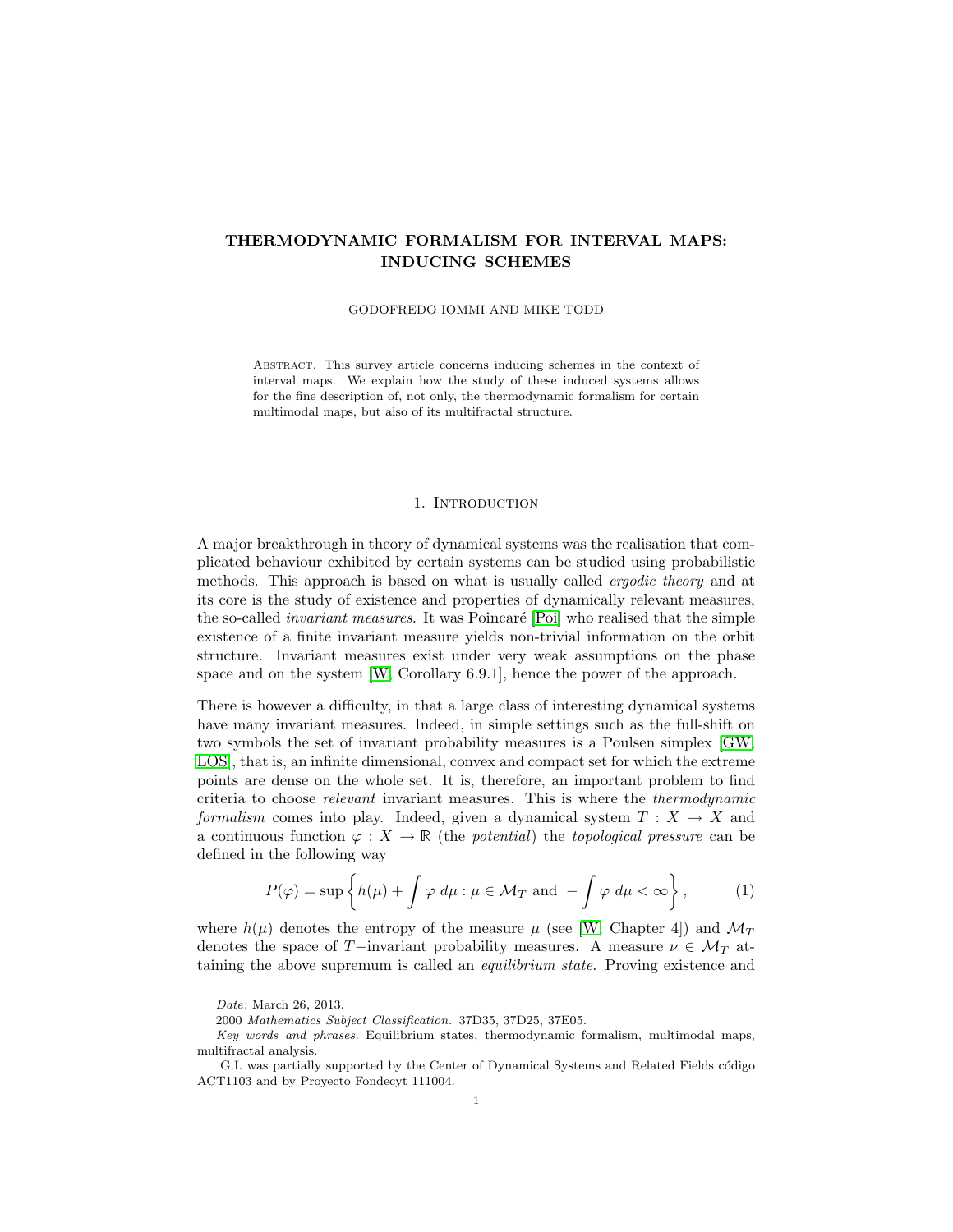uniqueness of equilibrium states is one of the major problems in the theory of thermodynamic formalism. This approach to choosing relevant measures as equilibrium states is a set of ideas and techniques which derive from statistical mechanics and that was brought into dynamics in the early seventies by Ruelle and Sinai among others [\[Dobr,](#page-25-0) [Si,](#page-27-2) [Bo,](#page-25-1) [K3,](#page-26-2) [Ru,](#page-27-3) [W\]](#page-27-1).

Properties and regularity of thermodynamic formalism depend, essentially, on two factors. On the one hand the regularity of the potential considered; and on the other the hyperbolicity/expansiveness of the underlying dynamical system. If the potential  $\varphi$  is regular enough (say Hölder continuous) and the system is sufficiently hyperbolic (say uniformly expanding) then there exists a unique equilibrium state for  $\varphi$  and it has strong ergodic properties. Moreover, the pressure function  $t \mapsto$  $P(t\varphi)$  is real analytic on R (see [\[Ru\]](#page-27-3)).

The main focus of this survey article will be to study thermodynamic formalism for interesting systems that are far from being uniformly hyperbolic and for natural potentials that are not even continuous. That is, the two main features which govern the thermodynamic formalism behave in a poor way. However, we will show that even in that setting we are able to describe the pressure function in great the detail. We will survey results from the papers [\[IT1\]](#page-26-3) and [\[IT2\]](#page-26-4). The main technique we use is that of inducing. The idea is to associate to our dynamical system a generalisation of the first return map (the induced system) that not only is uniformly expanding but also is a full-shift on a countable alphabet. A price one has to pay in order to obtain a Markov structure and expansiveness is that our dynamical system is no longer defined over a compact set. This is serious matter since in that context the thermodynamic formalism, even for regular potentials, can be irregular (see Section [2\)](#page-7-0). Another issue is that it is possible that the inducing procedure 'throws away' parts of the system which are important in obtaining thermodynamic quantities. We will discuss the advantages and disadvantages of this approach, explain the main steps in implementing this, and state the results proved in the above papers.

The main class of dynamical systems we consider here, denoted by  $\mathcal F$ , is the collection of  $C^2$  multimodal interval maps  $f: I \to I$ , where  $I = [0, 1]$ , satisfying:

- (a) the critical set  $\mathcal{C}r = \mathcal{C}r(f)$  consists of finitely many critical points c with critical order  $1 < \ell_c < \infty$ , i.e., there exists a neighbourhood  $U_c$  of c and a  $C^2$ diffeomorphism  $g_c: U_c \to g_c(U_c)$  with  $g_c(c) = 0$ ,  $f(x) = f(c) \pm |g_c(x)|^{\ell_c}$ ;
- (b) f has negative Schwarzian derivative, i.e.,  $1/\sqrt{|Df|}$  is convex;
- (c)  $f$  is topologically transitive on  $I$  (i.e., there exists a dense orbit);
- (d)  $f^{n}(\mathcal{C}r) \cap f^{m}(\mathcal{C}r) = \emptyset$  for  $m \neq n$ .

Note that the class  $\mathcal F$  includes transitive *Collet-Eckmann maps*, that is maps where  $|Df^n(f(c))|$  grows exponentially fast in n. In particular, the set of quadratic Collet-Eckmann maps in  $\mathcal F$  has positive Lebesgue measure in the parameter space of quadratic maps (see  $[BC, J]$  $[BC, J]$ ). Our main application will be to maps in this family, although we will also remark on extensions (see Section [1.3\)](#page-5-0). It will sometimes be useful to restrict our family further. For an interval map  $f: I \rightarrow I$ , the metric attractor is a set  $A \subset I$  such that the corresponding set  $B(A) := \{x \in I : \omega(x) \subset A\}$ has positive Lebesgue measure and there is no proper subset of A with this property (here  $\omega(x)$  is the set of accumulation points of the orbit of x). On the other hand,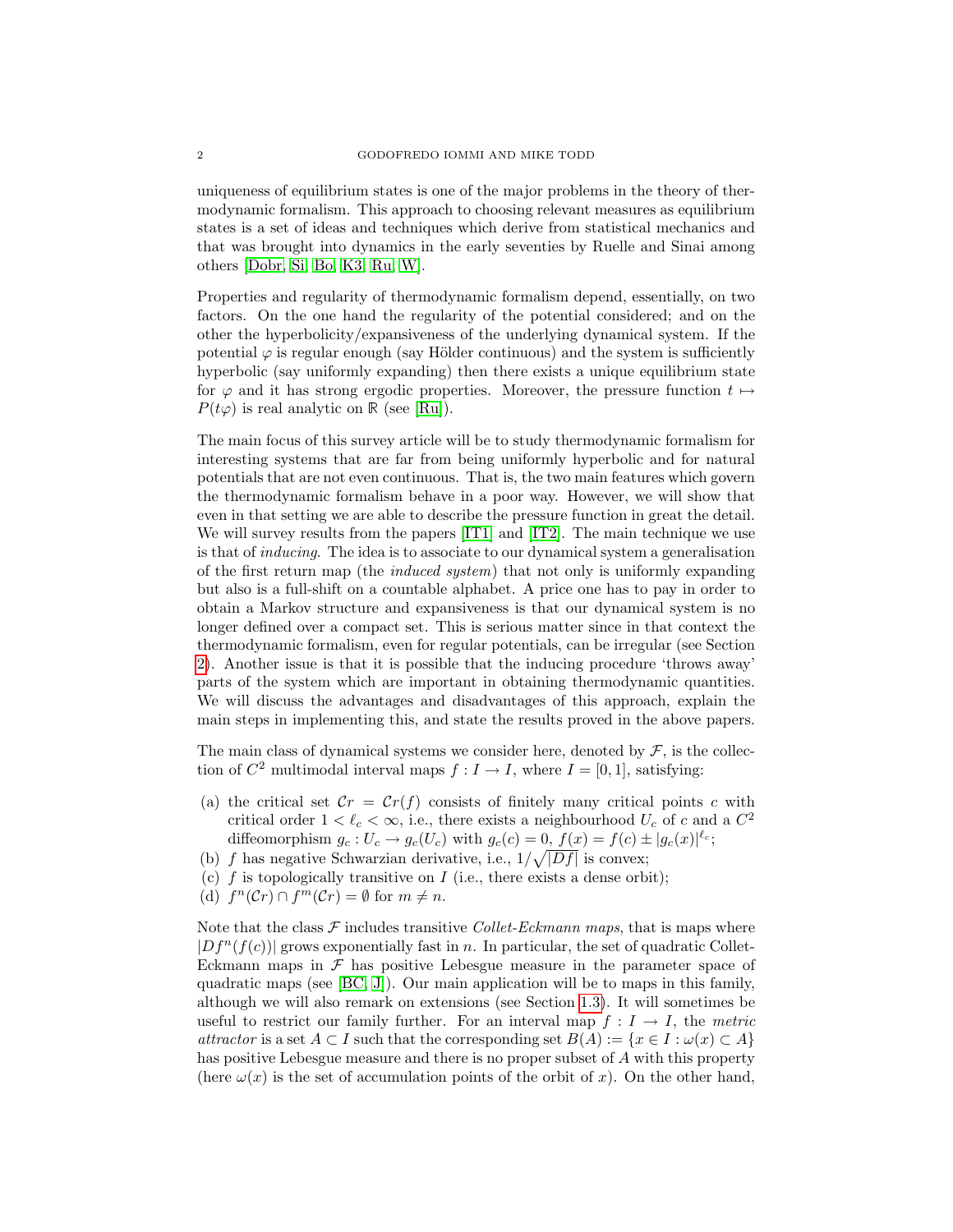A is a topological attractor if  $B(A)$  is residual. The map f has a wild attractor if the there is a metric attractor which is not a topological attractor<sup>[1](#page-2-0)</sup>. We call the set of interval maps without wild attractors tame, and denote those in  $\mathcal F$  by  $\mathcal F_T$ . We will also be interested in  $f \in \mathcal{F}$  which admit a measure  $\mu \in \mathcal{M}_f$  which is absolutely continuous w.r.t. Lebesgue, which we call an *acip*. If f has an acip  $\mu$ , then f must be in  $\mathcal{F}_T$ . This can be seen using [\[SV,](#page-27-4) Theorem E] in the  $C^3$  case, or by using topological transitivity to show that the density of  $\mu$  is positive everywhere: then Poincaré recurrence implies that a metric attractor must include the whole of  $I$ .

We will be particularly interested in the *geometric potentials*  $x \mapsto -t \log |Df(x)|$ . The equilibrium states corresponding to the geometric potentials capture important geometric features that allow us to study the fractal geometry of dynamically relevant subsets of the phase space (see Theorem [B\)](#page-5-1). These measures are supported on sets for which the expansion properties of the system are simple, in the sense that expansion rates are constant for almost every point. This is of particular importance because when there is strong expansion the system behaves as in the classical uniformly hyperbolic theory. The geometric potentials are also related to the existence of an acip as we will see in Section [1.1.](#page-3-0) The presence of critical points, which leads to significant distortion problems with both the map and the geometric potentials, as well as the non-Markov structure make these systems particularly interesting, and particularly suited to study using inducing methods.

Considering the above discussion, we define the various kinds of Lyapunov exponents. Note that we will often suppress the dependence of these quantities on the map f in the notation. Given a smooth interval map f, the *lower (pointwise)* Lyapunov exponent and upper (pointwise) Lyapunov exponent at  $x \in I$  are defined as

$$
\underline{\lambda}(x) = \underline{\lambda}_f(x) := \liminf_{n \to \infty} \frac{1}{n} \log |Df^n(x)| \text{ and } \overline{\lambda}(x) = \overline{\lambda}_f(x) := \limsup_{n \to \infty} \frac{1}{n} \log |Df^n(x)|,
$$

respectively. When these values are equal, we denote their common value, the (pointwise) Lyapunov exponent at x, by  $\lambda_f(x)$ . Note that in some cases, we will deal with only piecewise smooth functions, in which case we disregard points where the derivative is not defined. We define the global infimum and supremum of these quantities by

$$
\lambda_{\inf} = \lambda_{\inf}(f) := \inf \{ \lambda_f(x) : x \in I \text{ and this limit exists} \},
$$

and

 $\lambda_{\sup} = \lambda_{\sup}(f) := \sup \{ \lambda_f(x) : x \in I \text{ and this limit exists} \}.$ 

We also define the Lyapunov exponent of  $\mu \in \mathcal{M}_f$  to be

$$
\lambda(\mu) = \lambda_f(\mu) := \int \log |Df| \ d\mu.
$$

Note that if  $\mu$  is ergodic then  $\lambda(x) = \lambda(\mu)$  for  $\mu$ -a.e.  $x \in I$ . We also define

$$
\lambda_m = \lambda_m(f) := \inf \{ \lambda_f(\mu) : \mu \in \mathcal{M}_f \} \text{ and } \lambda_M = \lambda_M(f) := \sup \{ \lambda_f(\mu) : \mu \in \mathcal{M}_f \}.
$$

<span id="page-2-0"></span><sup>&</sup>lt;sup>1</sup>By part (c) of the definition of the class  $\mathcal F$ , the topological attractor of a map  $f \in \mathcal F$  is always the whole of I.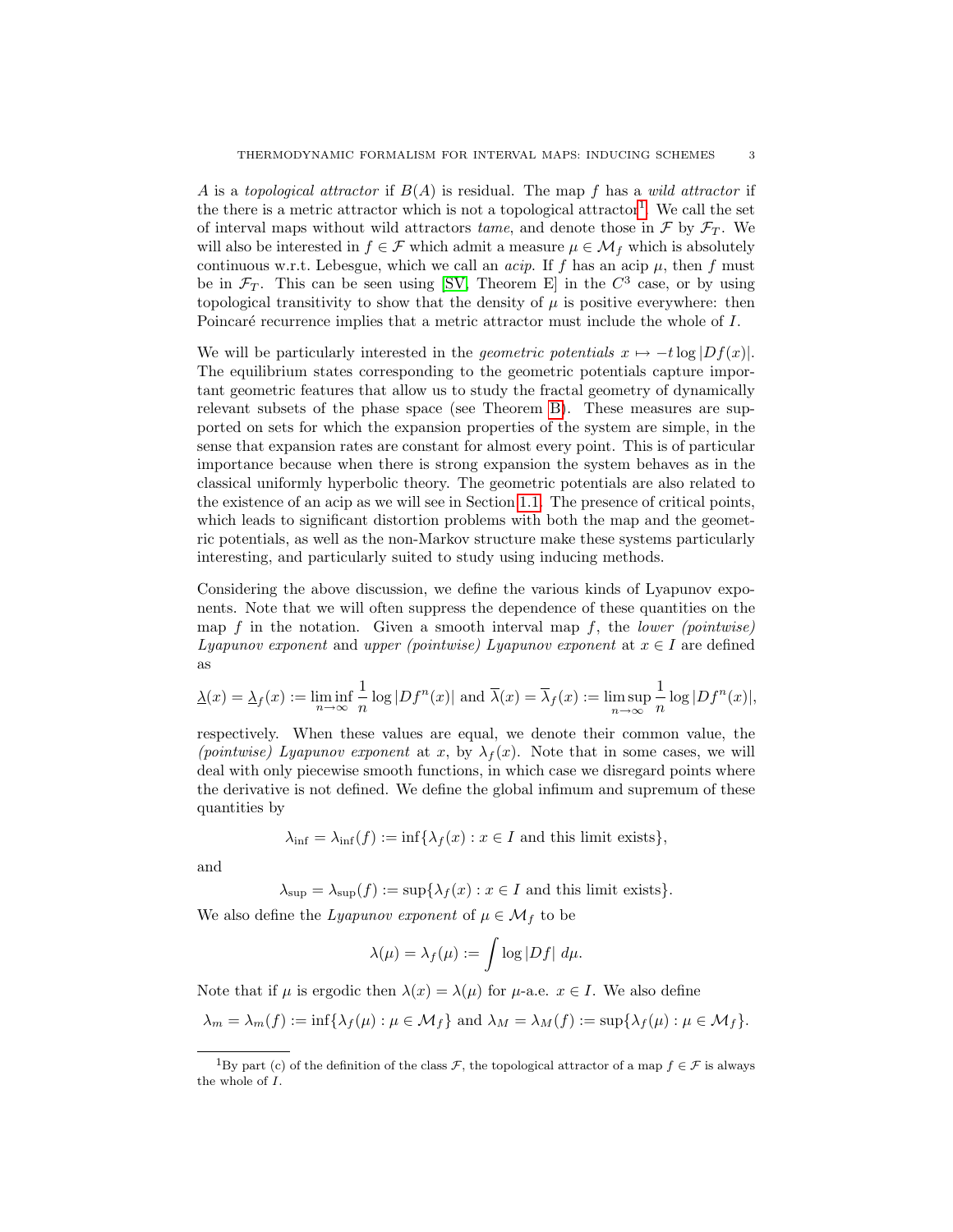In this setting,  $[\Pr]$  shows that  $\lambda_m(f) \geq 0$  for all  $f \in \mathcal{F}$ . As in [\[IT2,](#page-26-4) Lemma 4.1],  $\lambda_M(f) = \lambda_{\text{sup}}(f)$  and  $\lambda_m(f) \geq \lambda_{\text{inf}}(f)$  for  $f \in \mathcal{F}$ . We would expect, by analogue with the complex setting in [\[GPR,](#page-25-3) Lemma 6], that actually  $\lambda_m(f) = \lambda_{\text{inf}}(f)$  in general: in fact aside from the possibility that  $\lambda_{\text{inf}}(f) = 0$ , but  $\lambda_m(f) > 0$ , this can now be shown using recent work of Rivera-Letelier.<sup>[2](#page-3-1)</sup> The main part of the argument is to show that in the case  $\lambda_{\inf}(f) > 0$ , if there is a point  $x \in I$  with  $\lambda(x) > 0$ , then we can fix a small  $\delta > 0$  such that for each  $\varepsilon > 0$ , the size of the pullback to x by  $f^{-n}$  of  $B_\delta(f^n(x))$  is larger than  $2\delta(\lambda(x)+\varepsilon)^{-n}$  for all large n. This dominance of the shrinking by the pointwise Lyapunov exponent follows since the orbit cannot approach the critical set too quickly, so we have a bounded distortion condition. The Main Theorem of [\[R\]](#page-27-6) then shows that the exponential rate of shrinking of such pullbacks can not be smaller than  $\lambda_{\inf}(f)$ , so  $\lambda(x) \geq \lambda_{\inf}(f)$ . A similar argument implies that  $\lambda_m(f) \geq 0$  also.

Define the 'expanding' and 'good' elements of  $\mathcal F$  by

$$
F_{\text{exp}} := \{ f \in \mathcal{F} : \lambda_m(f) > 0 \} \text{ and } F_{\text{acip}} := \{ f \in \mathcal{F} : \text{ there exists an acip} \}.
$$

Some of the key behaviour here can be determined by the growth along the critical orbits. In the unimodal case, where there is only one critical point  $c$ , the main result of [\[NS\]](#page-26-6) implies that  $f \in F_{\text{exp}}$  if and only if  $\Delta_f(c) > 0$ . In [\[BRSS\]](#page-25-4), it was shown that even in the multimodal case  $|Df^n(f(c))| \to \infty$  for all  $c \in \mathcal{C}r$  implies  $f \in$  $F_{\text{acip}}$ . Moreover, all unimodal maps with critical order 2 are tame, see [\[Ly,](#page-26-7) [GSS\]](#page-26-8). However, when there is more than one critical point, the situation is obscured by the possibility of mixed behaviour between different critical points.

<span id="page-3-0"></span>1.1. Conformal measures. We now fix some notation and give an important definition. Denote  $\varphi_t := -t \log |Df|$ . The pressure function will be denoted by  $p(t) = p_f(t) := P(-t \log |Df|)$ . Given a potential  $\varphi: I \to \mathbb{R}$ , we say that the measure (not necessarily invariant) m is a  $\varphi$ -conformal measure if for any measurable set  $A \subset I$  such that  $f : A \to f(A)$  is a bijection, we have

$$
m(f(A)) = \int_A e^{-\varphi} dm.
$$

We also write  $dm(f(x)) = e^{-\varphi(x)}dm(x)$ . Before stating our first main Theorem, we observe that if  $f \in \mathcal{F}$  then f has no periodic attractors and so  $p(1) = 0$  and Lebesgue measure  $m_1$  is  $-\log|f'|\text{-conformal, see [Le, NS]}.$  $-\log|f'|\text{-conformal, see [Le, NS]}.$  $-\log|f'|\text{-conformal, see [Le, NS]}.$  $-\log|f'|\text{-conformal, see [Le, NS]}.$  Furthermore, by [\[Le\]](#page-26-9), if  $\mu \in \mathcal{M}_f$  has  $\lambda(\mu) > 0$ , then  $\mu \ll m_1$  (i.e.  $\mu$  is an acip) if and only if  $\mu$  is an equilibrium state for  $-\log|f'|$ . Theorem [A](#page-4-0) below concerns a more general set of measures.

1.2. Main results. Let  $t^+ = t^+(f) := \sup\{t : p_f(t) > -\lambda_m(f)t\}$ . The following result was proved in [\[IT1\]](#page-26-3).

**Theorem A.** Let  $f \in \mathcal{F}$ . Then  $t^+ \in (0,\infty]$  and:

- (a) for each  $t < t^+$ , there exists a unique equilibrium state  $\mu_t$  for  $\varphi_t$ ;
- (b) for each  $t < t^+$ , there exists a unique  $(\varphi_t p(t))$ -conformal measure  $m_t$ . Moreover,  $\mu_t \ll m_t$ ;

<span id="page-3-1"></span><sup>2</sup>We are grateful to J. Rivera-Letelier for pointing this out to us.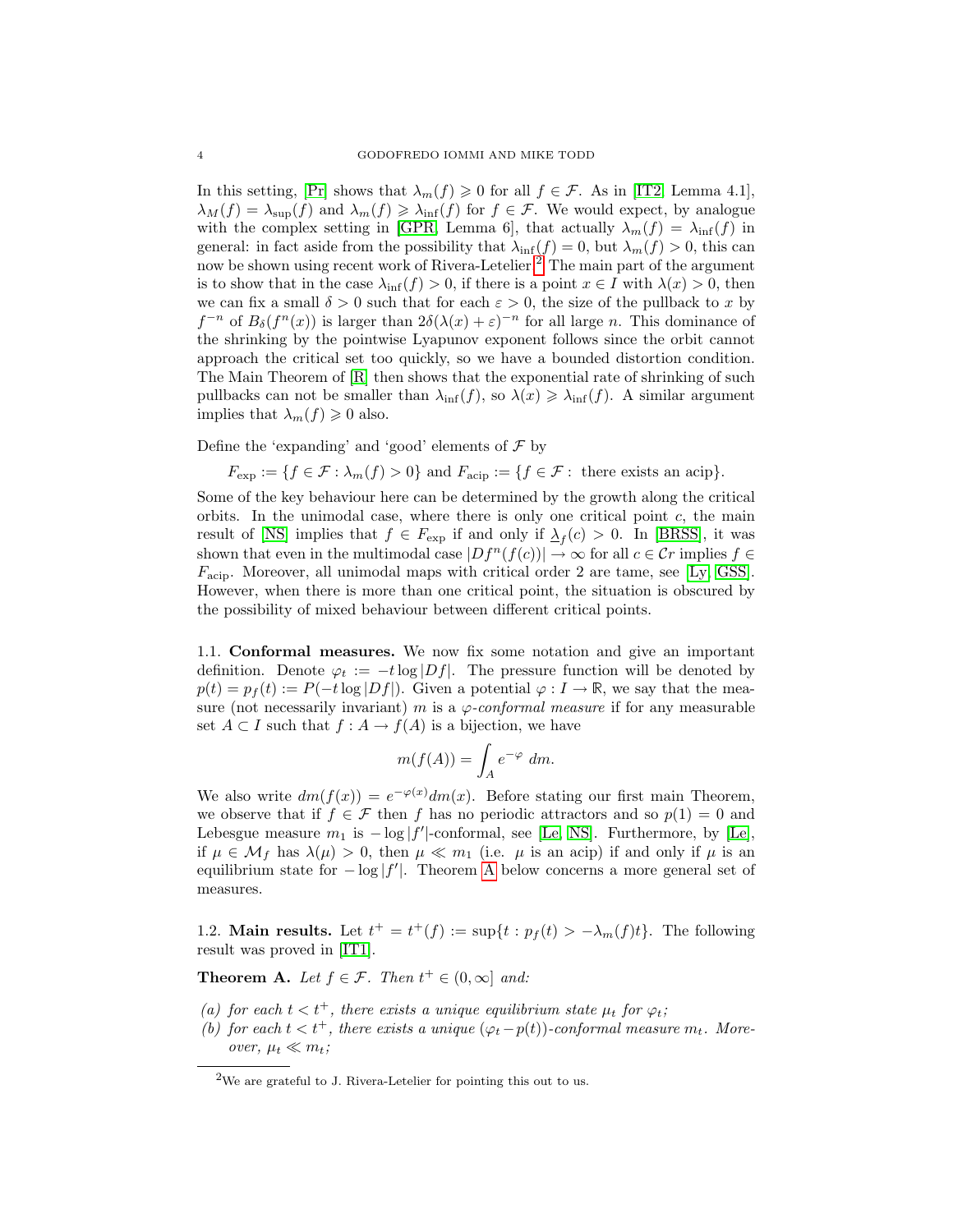(c)  $p(t)$  is strictly decreasing, strictly convex and  $C^1$  on  $(-\infty, t^+)$ ;

Furthermore,

(1) if  $f \in F_{exp}$  then  $t^+ > 1$ ; (2) if  $f \in F_{acip} \setminus F_{exp}$ , then  $t^+ = 1$ ,  $D^-p(1) < 1$  and there exists an acip; (3) if  $f \in \mathcal{F}_T$  then  $t^+ = 1$ . If moreover  $f \in \mathcal{F}_T \setminus F_{acip}$  then  $p'(1) = 0$ ;

<span id="page-4-0"></span>Remark 1.1. To the best of our knowledge, the behaviour of the pressure function is not known for  $f \in \mathcal{F} \setminus \mathcal{F}_T$ . However, the works [\[AL\]](#page-25-5) and [\[BT3\]](#page-25-6) suggest that  $t^+ < 1$ ,  $p'(t^+) = 0$  and there is no equilibrium state for  $-t^+ \log|Df|$ .

It is an interesting fact that despite the strong lack of expansiveness of the system (principally due to the presence of critical points), we are able to describe the pressure function  $p(t)$  in great detail. Note that for  $t > t^+$  the pressure function  $p(t)$  is linear. The point  $t^+$  has been called *freezing point* [\[PR\]](#page-27-7). The language here comes from statistical mechanics; for example, comparable transitions occur at a freezing point in Fischer-Felderhof models, see [\[F\]](#page-25-7). We stress that if  $t^+ < \infty$  then the pressure function exhibits a *phase transition* at  $t = t^{+}$ , that is, the pressure function is not real analytic at  $t = t^+$ .

Theorem [A](#page-4-0) is a generalisation of the following results. [\[BK\]](#page-25-8) deals with the case of unimodal Collet-Eckmann maps (recall that this means  $\Delta_f(f(c)) > 0$ ) for a small range of t near 1, one advantage of their results being analyticity of pressure in that range.  $[PS]$  considers a subset of Collet-Eckmann maps, but for all  $t$  in a neighbourhood of [0, 1]. [\[BT2,](#page-25-9) Theorem 1] applies to a class of non-Collet Eckmann multimodal maps with  $t$  in a left-sided neighbourhood of 1, again proving analyticity of pressure in that range. For rational maps, a result of this kind has been obtained by Przytycki and Rivera-Letelier [\[PR\]](#page-27-7), in which they consider the full range of t and obtain analyticity of pressure in that range. A more detailed study of the behaviour of the pressure function at the phase transition  $t^+$ , inspired by [\[MS\]](#page-26-10), was carried out in [\[CR\]](#page-25-10).

As we have seen, the expanding properties of the systems coded by the Lyapunov exponents are of fundamental importance in order to describe the dynamical properties of the system. It is, therefore, natural to try to characterise the sets

$$
J(\lambda) := \Big\{ x \in I : \lambda(x) = \lambda \Big\}.
$$

for  $\lambda \in [\lambda_{\inf}, \lambda_{\sup}]$ . Defining

$$
J' := \left\{ x \in I : \lim_{n \to \infty} \frac{1}{n} \log |Df^n(x)| \text{ does not exist} \right\},\
$$

we can write

$$
I = J' \cup \bigcup_{\lambda \in [\lambda_{\inf}, \lambda_{\sup}]} J(\lambda),
$$

which is the multifractal decomposition of  $I$  by Lyapunov exponents. In particular, we are interested in the Hausdorff dimension of these sets:

$$
L(\lambda) := \dim_H(J(\lambda)).
$$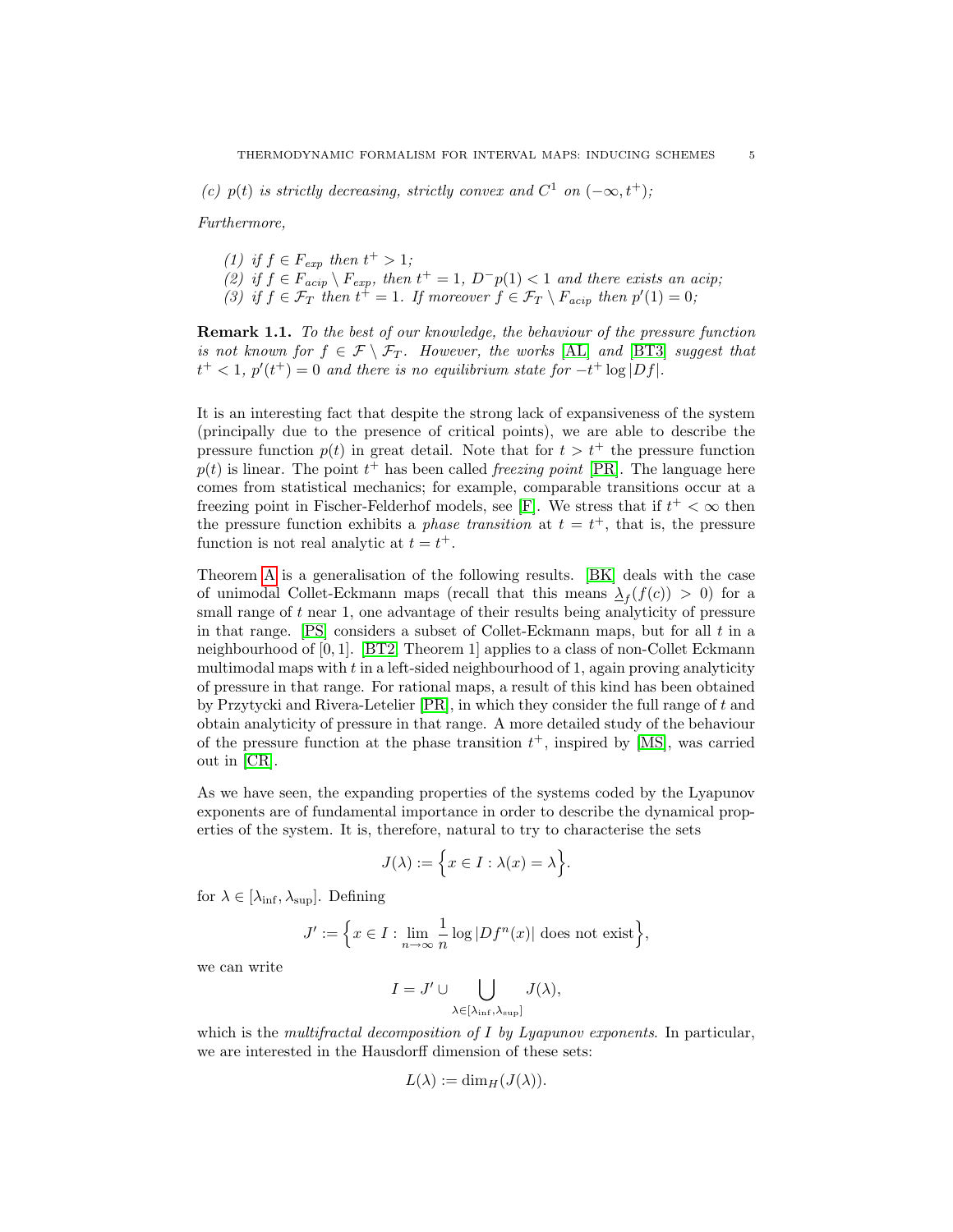This function, usually called Lyapunov spectrum, can be computed by means of thermodynamic formalism, in particular using the pressure and its derivative.

To state our second main theorem, we define

$$
A_f := \begin{cases} [\lambda_{\inf}, -D^- p(t^+)) & \text{if } \lambda_m(f) > 0, \\ \{0\} & \text{if } \lambda_m(f) = 0. \end{cases}
$$

The following Theorem was obtained in [\[IT2\]](#page-26-4). A further theorem regarding the multifractal spectrum of local dimension was also proved there, but we omit an exposition of that for brevity.

<span id="page-5-1"></span>**Theorem B.** Let  $f \in F_{acip}$  and  $\lambda \in \mathbb{R} \setminus A$ . Then

$$
L(\lambda) = \frac{1}{\lambda} \inf_{t \in \mathbb{R}} (p(t) + t\lambda).
$$

If  $\lambda \in (-D^-p(t^+), \lambda_M(f))$  then

$$
L(\lambda) = \frac{1}{\lambda}(p(t_{\lambda}) + t_{\lambda}\lambda) = \frac{h(\mu_{t_{\lambda}})}{\lambda}.
$$

If  $\lambda_m(f) > 0$  and  $\lambda \in A$  then

$$
L(\lambda) \geqslant \frac{1}{\lambda} \inf_{t \in \mathbb{R}} (p(t) + t\lambda).
$$

Moreover,  $\dim_H(J') = 1$ .

While the rigorous study of Lyapunov spectrum began with the work of Weiss [\[We\]](#page-27-9), previous studies which built up the theory include [\[CLP,](#page-25-11) [EP,](#page-25-12) [HJK,](#page-26-11) [Ra\]](#page-27-10). Since then the relation established in Theorem [B](#page-5-1) between the pressure and the Lyapunov spectrum has been proved in a wide range of different settings. For example, for maps with parabolic fixed points results have been obtained in [\[BI,](#page-25-13) [GR,](#page-25-14) [N,](#page-26-12) [PolW\]](#page-27-11). For rational maps a good description of the Lyapunov spectrum has been given in [\[GPR,](#page-25-3) [GPRR\]](#page-25-15); we note that here, as well as in [\[GR\]](#page-25-14), very different methods were used to those presented here. For a study of this kind of equilibrium state and of Lyapunov exponents in classes of non-uniformly hyperbolic systems in dimension two see [\[LR,](#page-26-13) [LOR,](#page-26-14) [ST1,](#page-27-12) [ST2\]](#page-27-13). For an example of Theorems [A](#page-4-0) and [B](#page-5-1) in the case of a flow, see [\[PT\]](#page-27-14), where they were proved for contracting Lorenz-like maps, via the results described here applied to the class of cusp maps given below.

<span id="page-5-0"></span>1.3. Extension to other classes of interval maps. The theory outlined in this paper applies to various classes of piecewise smooth interval/circle maps. This includes Manneville-Pomeau maps and Lorenz-like maps, but our main focus is on smooth interval maps with critical points, the class  $\mathcal F$ . However, we briefly describe a generalisation of this class, so-called cusp maps, studied by Ledrappier [\[Le\]](#page-26-9) and later extended by Dobbs [\[D\]](#page-25-16). This class includes the class of contracting Lorenz-like maps, see for example [\[Ro\]](#page-27-15). The extension of our main theorems to this class is described in [\[IT2\]](#page-26-4).

**Definition 1.1.**  $f: \bigcup_j I_j \to I$  is a cusp map if there exist constants  $C, \alpha > 1$  and a set  $\{I_j\}_j$  is a finite collection of disjoint open subintervals of I such that

(1)  $f_j := f|_{I_j}$  is  $C^{1+\alpha}$  on each  $I_j =: (a_j, b_j)$  and  $|Df_j| \in (0, \infty)$ .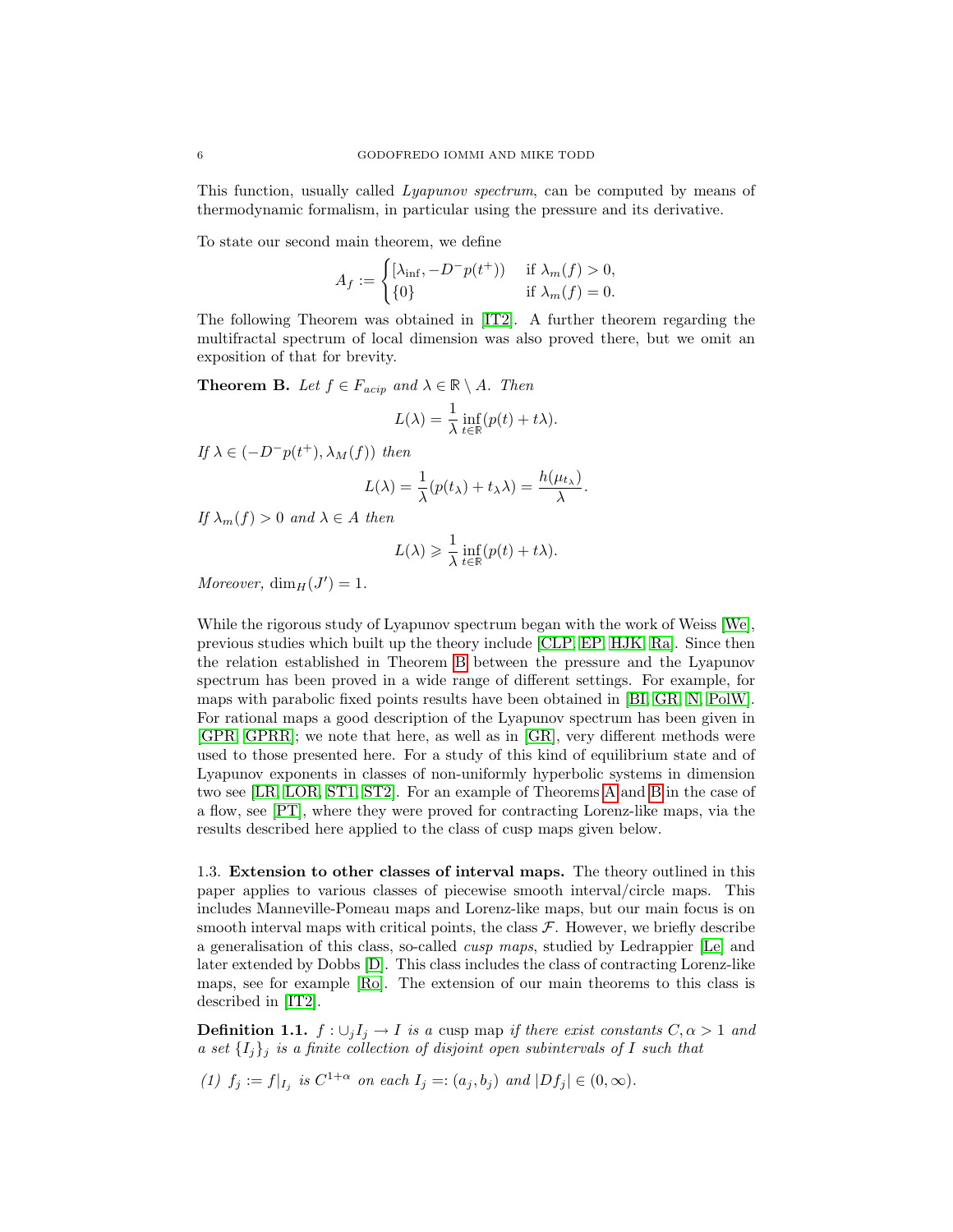- (2)  $D^+f(a_j)$ ,  $D^-f(b_j)$  exist and are equal to 0 or  $\pm\infty$ .
- (3) For all  $x, y \in \overline{I_j}$  such that  $0 < |Df_j(x)|, |Df_j(y)| \leq 2$  we have  $|Df_j(x) Df_j(y)| < C|x-y|^{\alpha}.$
- <span id="page-6-0"></span>(4) For all  $x, y \in \overline{I_j}$  such that  $|Df_j(x)|, |Df_j(y)| \geq 2$ , we have  $|Df_j^{-1}(x) - Df_j^{-1}(y)| <$  $C|x-y|^{\alpha}.$

Matching the notation above, denote the set of points  $a_i, b_i$  by  $Cr$ .

**Remark 1.2.** Notice that if for some j,  $b_j = a_{j+1}$ , i.e.  $I_j \cap I_{j+1}$  intersect, then f may not continuously extend to a well defined function at the intersection point  $b_j$ , since the definition above would then allow f to take either one or two values there. So in the definition above, the value of  $f_j(a_j)$  is taken to be  $\lim_{x\searrow a_j} f_j(x)$ and  $f_j(b_j) = \lim_{x \nearrow b_j} f_j(x)$ , so for each j,  $f_j$  is well defined on  $I_j$ .

**Remark 1.3.** In contrast to the class of smooth maps  $F$  considered previously in this paper, for cusp maps we can have  $\lambda_M = \infty$  and/or  $\lambda_m = -\infty$ . The first possibility follows since we allow singularities (points where the one-sided derivative is  $\infty$ ). The second possibility follows from the presence of critical points (although is avoided for smooth multimodal maps with non-flat critical points by  $[Pr]$ ). Examples of both of these possibilities can be found in [\[D,](#page-25-16) Section 11].

1.4. Outline of the paper. The layout of the paper is as follows. In Section [2](#page-7-0) we give a detailed exposition of thermodynamic formalism in the context of the fullshift on a countable alphabet; examples of some of the irregular behaviour that can occur in this setting are given. Recall that the importance of that section relies on the fact that the inducing schemes we consider are conjugated to the full-shift on a countable alphabet. In Section [3](#page-11-0) a brief summary of classical definitions and results on dimension theory that will be used in the rest of the paper is given. Section [4](#page-12-0) introduces and describes the induced systems. This is our main technical device and it allows for the proof of all the results presented here. Several important results are given in this section, for example it is explained how the entropy of a measure in the induced system relates to the entropy of the measure on the original system (Abramov's formula) and also how the integral of a potential relates to the integral of its induced version (Kac's formula). Moreover, a fundamental result stating that we only need to consider a countable collection of inducing schemes in order to 'see' all the ergodic theory of the original system is given. In Section [5](#page-15-0) we explain how to implement the inducing approach in order to describe the thermodynamic formalism of the original system: we outline the proof of the relevant result, Theorem [5.1.](#page-15-1) In Section [6](#page-16-0) we explain the proof of Theorem [B](#page-5-1) where we describe the Lyapunov spectrum in the context of multimodal maps. We also include appendices, containing both explanatory comments and new proofs of some results. For instance in Appendix [A](#page-18-0) we describe and explain the Hofbauer extension technique which is implicit in our results. In Appendix [B](#page-19-0) we give a new proof of a result that relates conformal measures for the induced system with conformal measures in the original one. We give conditions that ensure that we can project a conformal measure from the induced system into the original one. Finally, in Appendix [C](#page-23-0) we correct an error in a result we previously used from [\[PolW,](#page-27-11) Proposition 3], where the pointwise dimension is related to the Markov dimension. This result is used in our proof of Theorem [B.](#page-5-1)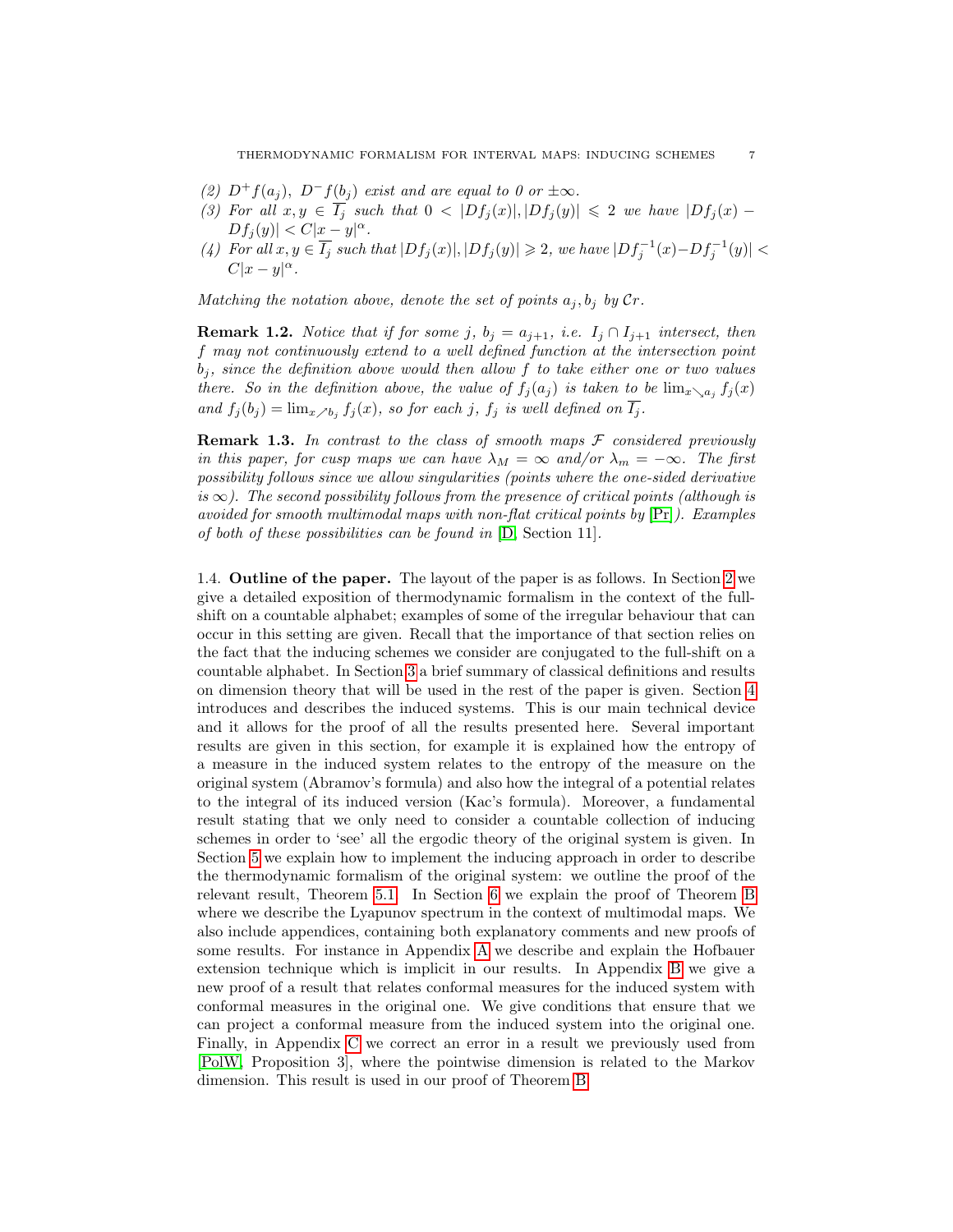#### <span id="page-7-0"></span>2. Thermodynamic formalism for countable Markov shifts

This section is devoted to study thermodynamic formalism for countable Markov shifts. While the theory is well developed for topologically mixing systems (see [\[S1\]](#page-27-16)), we will concentrate on a particular case, namely the full-shift, which corresponds to the symbolic representation of the inducing schemes that we will consider. In this setting the theory was mostly developed by Mauldin and Urbański [\[MU1\]](#page-26-15). We will see that the thermodynamic formalism in this setting is similar to that of finite state Markov shifts [\[Ru\]](#page-27-3).

The full-shift on a countable alphabet  $(\Sigma, \sigma)$  is the set

 $\Sigma := \{(x_n)_{n \in \mathbb{N}_0} : x_n \in \mathbb{N}_0 \text{ for every } n \in \mathbb{N}_0\},\$ 

together with the shift map  $\sigma : \Sigma \to \Sigma$  defined by  $\sigma(x_0, x_1, \dots) = (x_1, x_2, \dots).$ The set  $C_{i_0...i_{n-1}} := \{(x_n)_n \in \Sigma : x_0 = i_0...x_{n-1} = i_{n-1}\}\$ is called a *cylinder* of length n. The space  $\Sigma$  endowed with the topology generated by the cylinder sets is a non-compact space. This fact is one of the main difficulties that need to be addressed to develop the theory. Indeed, the classical definition of pressure using  $(n, \epsilon)$ -separated sets (see [\[W,](#page-27-1) Chapter 9]) depends upon the metric and, if the space is not compact, can be different even for two equivalent metrics. The regularity assumptions on the potentials are fundamental when it comes to describing and developing the thermodynamic formalism. The *n*-th variation of  $\varphi : \Sigma \to \mathbb{R}$  is defined by

$$
V_n := \sup\{ |\varphi(x) - \varphi(y)| : x, y \in \Sigma, x_i = y_i, 0 \le i \le n - 1 \}.
$$

Note that  $\varphi$  is continuous if and only if  $V_n \to 0$ . We say that  $\varphi$  is of summable variations if  $\sum_{n=2}^{\infty} V_n(\varphi) < \infty$ . We say that it is weakly Hölder (with parameter  $\theta$ ) if there exists  $\theta \in (0,1)$  such that for  $n \geq 2$  we have  $V_n(\varphi) = O(\theta^n)$ . Clearly, if  $\varphi$  is of summable variations then it is continuous and if  $\varphi$  is weakly Hölder then it is of summable variations. The following definition was given by Mauldin and Urbański [\[MU1\]](#page-26-15).

**Definition 2.1.** Let  $(\Sigma, \sigma)$  be the full-shift on a countable alphabet and let  $\varphi : \Sigma \to$ R a potential of summable variations. The pressure of  $\varphi$  is given by

$$
P(\varphi) := \lim_{n \to \infty} \frac{1}{n} \log \sum_{\sigma^n x = x} \exp \left( \sum_{i=0}^{n-1} \varphi(\sigma^i x) \right).
$$

The limit always exists but it can be infinity. Indeed  $P(0) = \infty$ , which by the Variational Principle, which we'll see later, means that the entropy of the full-shift is infinity.

Remark 2.1. Sarig [\[S1\]](#page-27-16), building up on work by Gurevich [\[Gu1,](#page-26-16) [Gu2\]](#page-26-17), extended this definition to arbitrary topologically mixing countable Markov shifts  $(\Sigma, \sigma)$ . He defined the Gurevich pressure of a potential  $\varphi : \Sigma \to \mathbb{R}$  of summable variations by

$$
P_G(\varphi) := \lim_{n \to \infty} \frac{1}{n} \log \sum_{\sigma^n x = x} \exp \left( \sum_{i=0}^{n-1} \varphi(\sigma^i x) \right) \chi_{C_{i_0}}(x),
$$

where  $\chi_{C_{i_0}}(x)$  is the characteristic function of the cylinder  $C_{i_0}$ . It can be proved that the limit always exists (it can be infinity) and that it is independent of  $i_0$ .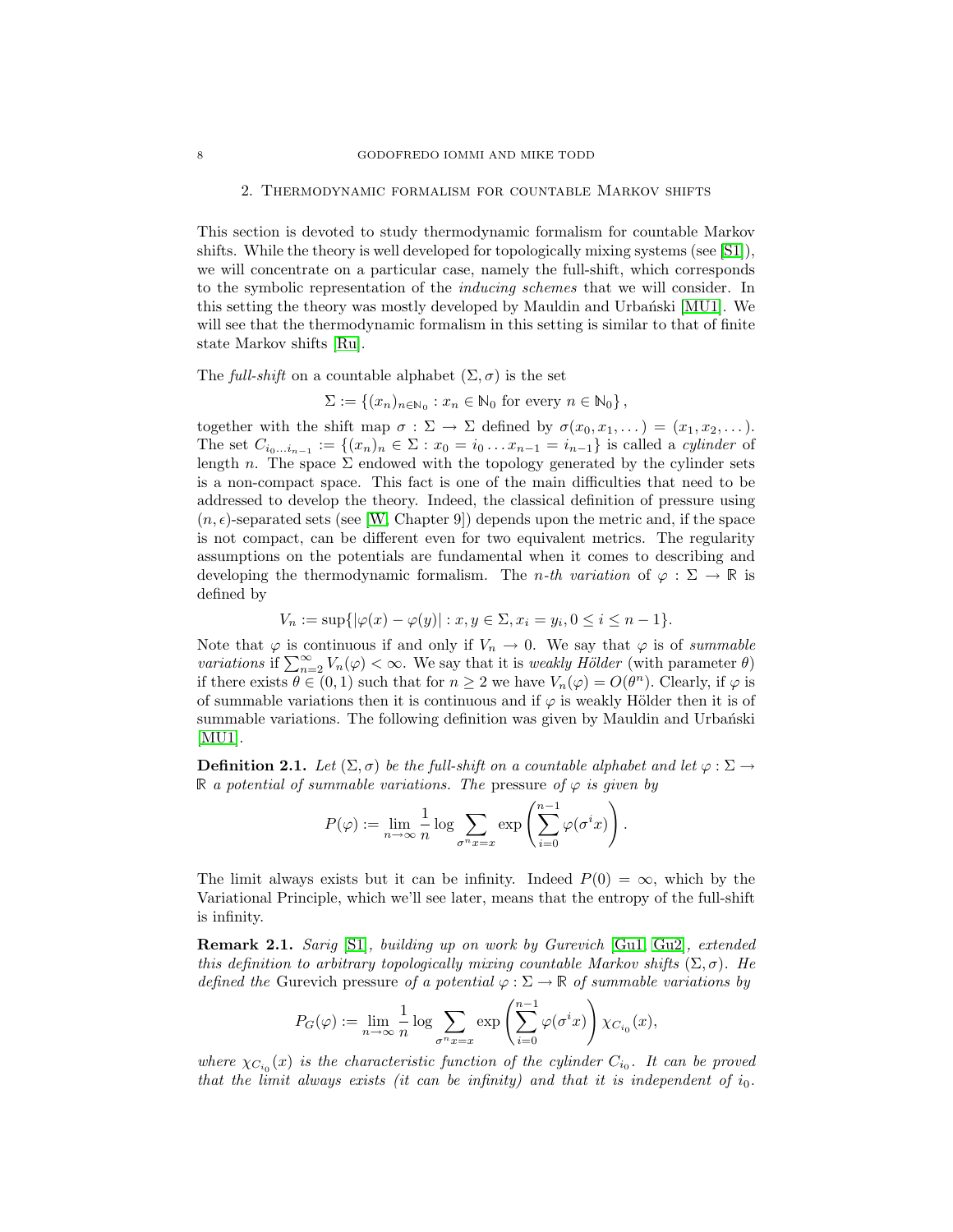Moreover, if  $(\Sigma, \sigma)$  is the full-shift then the Gurevich pressure coincides with the pressure defined by Mauldin and Urbański [\[S4\]](#page-27-17), i.e.,  $P_G(\varphi) = P(\varphi)$ .

If the potential  $\varphi : \Sigma \to \mathbb{R}$  depends only on the first coordinate, that is for every  $i \in \mathbb{N}$  there exists  $\lambda_i > 0$  such that  $\varphi(x_i x_1 \dots) = \log \lambda_i$ , then the pressure can be explicitly computed:

$$
P(\varphi) = \lim_{n \to \infty} \frac{1}{n} \log \sum_{\sigma^n x = x} \exp \left( \sum_{i=0}^{n-1} \varphi(\sigma^i x) \right)
$$
  
= 
$$
\lim_{n \to \infty} \frac{1}{n} \log \sum_{(j_0 \dots j_{n-1}) \in \mathbb{N}^n} (\lambda_{j_0} \lambda_{j_1} \cdots \lambda_{j_{n-1}})
$$
  
= 
$$
\lim_{n \to \infty} \frac{1}{n} \log \left( \sum_{i \in \mathbb{N}_0} \lambda_i \right)^n = \log \sum_{i=0}^{\infty} \lambda_i.
$$

<span id="page-8-0"></span>The pressure satisfies the following approximation property (see [\[MU1,](#page-26-15) [S1\]](#page-27-16)).

**Theorem 2.1.** Let  $(\Sigma, \sigma)$  be the full-shift and  $\varphi : \Sigma \to \mathbb{R}$  a potential of summable variations. If  $\mathcal{K} := \{K \subset \Sigma : K \text{ compact and } \sigma\text{-invariant}, K \neq \emptyset\}$  then

$$
P(\varphi) = \sup \{ P(\varphi|K) : K \in \mathcal{K} \},\
$$

where  $P(\varphi|K)$  is the topological pressure of  $\varphi$  restricted to the compact set K (for definition and properties see [\[W,](#page-27-1) Chapter 9]).

This notion of pressure also satisfies the Variational Principle (see [\[MU1,](#page-26-15) [S1\]](#page-27-16)):

**Theorem 2.2** (Variational Principle). Let  $(\Sigma, \sigma)$  be the full-shift and  $\varphi : \Sigma \to \mathbb{R}$  a potential of summable variations then

$$
P(\varphi) = \sup \left\{ h(\mu) + \int \varphi \, d\mu : \mu \in \mathcal{M}_{\sigma} \text{ and } -\int \varphi \, d\mu < \infty \right\}
$$

where  $\mathcal{M}_{\sigma}$  denotes the set of  $\sigma$ −invariant probability measures and h( $\mu$ ) denotes the entropy of the measure  $\mu$  (for a precise definition see [\[W,](#page-27-1) Chapter 4]).

It is worth pointing out the remarkable fact that this theorem relates quantities of a different nature. While the pressure is defined in topological terms, the left hand side of the Variational Principle only depends on the Borel structure. Also note that since the system has infinite entropy, it is possible for a measure  $\mu \in \mathcal{M}_{\sigma}$ to have  $h(\mu) = \infty$  and  $\int \varphi \, d\mu = -\infty$ . In that case, the sum of both quantities is meaningless, which is why the condition  $-\int \varphi \, d\mu < \infty$  is imposed.

A measure  $\mu \in \mathcal{M}_{\sigma}$  attaining the supremum in the Variational Principle, that is

$$
P(\varphi) = h(\mu) + \int \varphi \, d\mu,
$$

is called an *equilibrium state* for  $\varphi$ . Buzzi and Sarig [\[BuS\]](#page-25-17) proved that a potential of summable variations has at most one equilibrium state. There are examples of locally constant potentials of finite pressure that don't have equilibrium states (see Example [2.1\)](#page-9-0).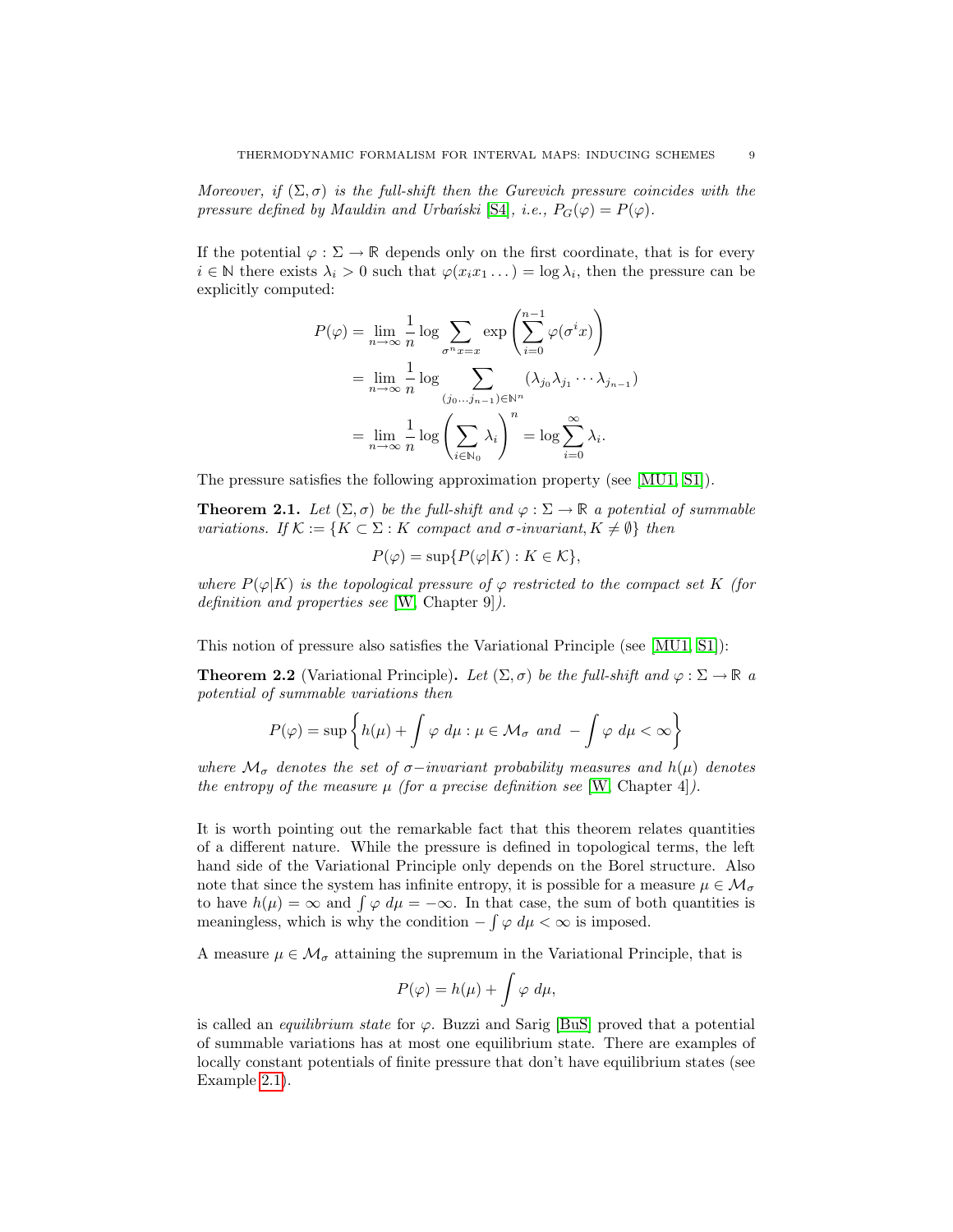Given a potential  $\varphi : \Sigma \to \mathbb{R}$ , a measure  $\mu$  on  $\Sigma$  is called a *Gibbs measure* for the potential  $\varphi$  if there exist constants  $C > 0$  and  $P \in \mathbb{R}$  such that for every cylinder  $C_{i_0i_1...i_{n-1}}$  and every  $x \in C_{i_0i_1...i_{n-1}}$  we have

$$
\frac{1}{C} \le \frac{\mu(C_{i_0i_1...i_{n-1}})}{\exp(-nP + \sum_{i=0}^{n-1} \varphi(\sigma^i x))} \le C.
$$

That is, the measure of a cylinder is comparable with the Birkhoff sum of the potential, normalised by some  $P$ , the Gibbs constant. This a useful property that enables us to estimate the measure of a set. In the settings described here, if  $\mu$  is an equilibrium state for  $\varphi$ , then it is a Gibbs measure with Gibbs constant  $P = P(\varphi)$ . The following result was obtained (in a slightly more general setting) by Sarig in [\[S4\]](#page-27-17). The sufficient part of the theorem was proved by Mauldin and Urbański [\[MU2\]](#page-26-18).

<span id="page-9-1"></span> $\sum_{i=1}^{\infty} V_i(\varphi) < \infty$  then  $\varphi$  has an invariant Gibbs measure if and only if  $P(\varphi) < \infty$ . **Theorem 2.3.** Let  $(\Sigma, \sigma)$  be the full-shift and  $\varphi : \Sigma \to \mathbb{R}$  a potential such that

<span id="page-9-0"></span>**Example 2.1.** The following example was given by Sarig in [\[S4\]](#page-27-17). Let  $(\Sigma, \sigma)$  the the full-shift and for  $n \in \mathbb{N}$ , let  $a_n := 1/(2n(\log 2n)^2)$ , and set  $a_0 \in \mathbb{R}$  such that  $\sum_{n=0}^{\infty} a_n = 1$ . Then define the potential  $\varphi : \Sigma \to \mathbb{R}$  by  $\varphi(x_0 x_1 \dots) = \log a_{x_0}$ . Note that  $P(\varphi) = 0$ . The potential  $\varphi$  does not have an equilibrium state. Indeed, the corresponding Gibbs measure is the Bernoulli measure  $\mu(C_{i_0...i_n}) = \prod_{j=0}^n a_{x_j}$ . We have that  $h(\mu) = \infty$  and  $\int \varphi \, d\mu = -\infty$ . In particular this example shows that, opposite to what happens for finite state Markov shifts, a Gibbs measure might not be an equilibrium state.

In [\[S2\]](#page-27-18) Sarig generalises the Ruelle Perron Frobenius Theorem to countable Markov shifts. For  $\varphi$  a potential of summable variations define the Ruelle operator defined formally in some space of functions by:

$$
L_{\varphi}g(x) := \sum_{\sigma y = x} \exp(\varphi(y))g(y).
$$

<span id="page-9-3"></span>**Theorem 2.4.** Let  $(\Sigma, \sigma)$  be the full-shift and  $\varphi : \Sigma \to \mathbb{R}$  a potential such that  $\sum_{i=1}^{\infty} V_i(\varphi) < \infty$  and  $P(\varphi) = \log \lambda$ . Then there exists a conservative conformal measure m and a continuous function h such that  $L^*_{\varphi}m = \lambda m$ ,  $L_{\varphi}h = \lambda h$  and  $\int h \, dm < \infty$ . The measure  $\mu = hm$  is an equilibrium state for  $\varphi$  if  $\int \varphi \, d\mu < \infty$ .

2.1. **Possible pressure behaviours.** Given a potential  $\varphi : \Sigma \to \mathbb{R}$  we will be particularly interested in the pressure function  $t \mapsto P(t\varphi)$ . It follows directly from the approximation property of the pressure (Theorem [2.1\)](#page-8-0) and the fact that pressure for finite state Markov shifts is convex that the pressure function is convex. Moreover, if the potential  $\varphi$  is non-positive then the pressure function is non-increasing. Actually, if  $\varphi$  is non-positive there exists  $t_0 \in [0, \infty]$  such that

$$
P(t\varphi) = \begin{cases} \infty & \text{if } t < t_0; \\ \text{finite} & \text{if } t > t_0. \end{cases}
$$

<span id="page-9-2"></span>The regularity of the pressure function is well understood. The following result was proved by Sarig and by Cyr and Sarig [\[S3,](#page-27-19) [CS\]](#page-25-18).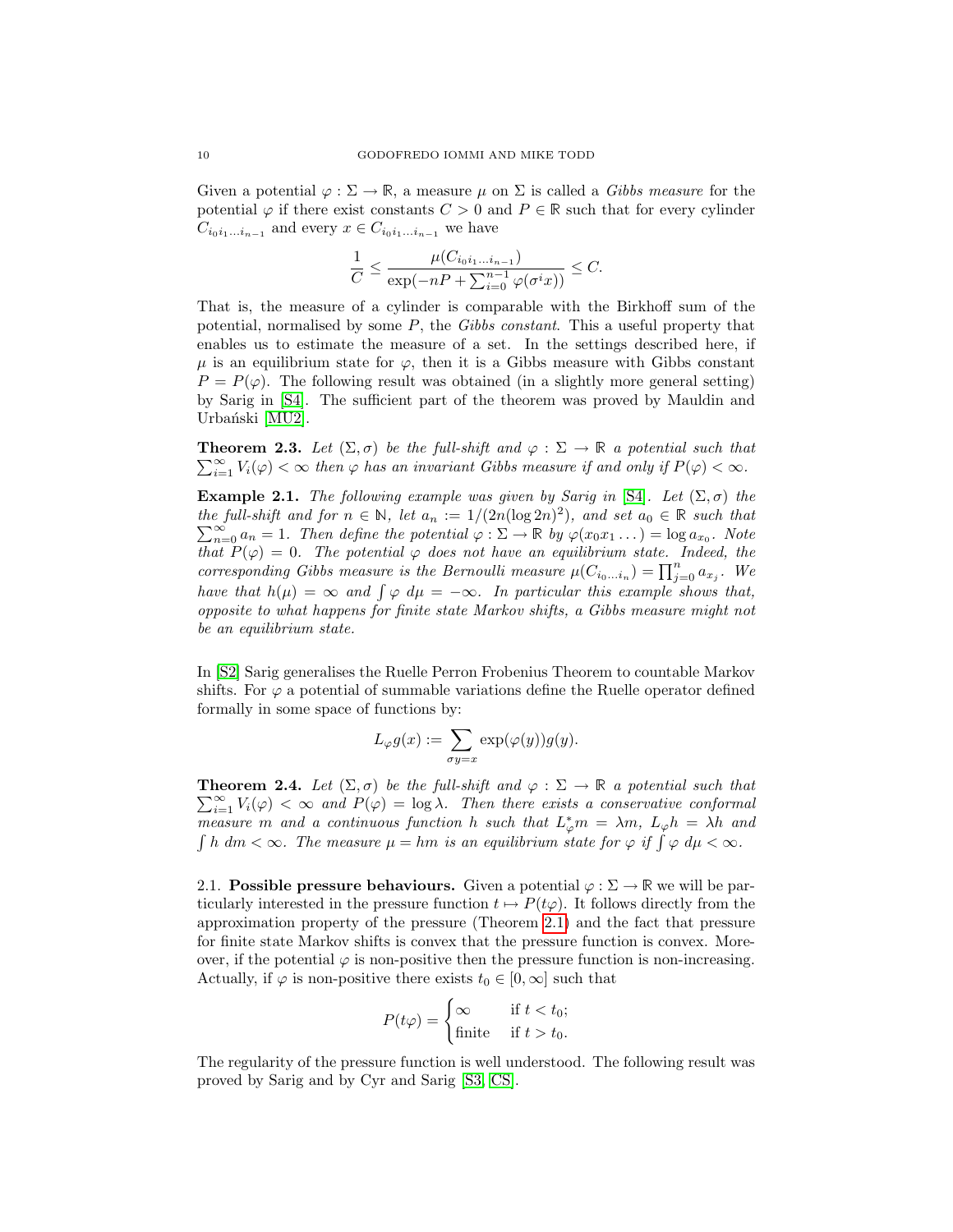**Theorem 2.5.** Let  $(\Sigma, \sigma)$  be the full-shift and  $\varphi : \Sigma \to \mathbb{R}$  a weakly Hölder potential of finite pressure then, when finite, the pressure function is real analytic and

$$
\frac{d}{dt}P(t\varphi) = \int \varphi \ d\mu_t,
$$

where  $\mu_t$  is the equilibrium state corresponding to t $\varphi$ .

Summarising we see that for regular potentials the thermodynamic formalism in the full-shift behaves in similar way as the finite state Markov shifts. A potential does have a corresponding invariant Gibbs measure, and if this measure has finite entropy then it is the unique equilibrium state. The pressure function, when finite, is real analytic. The exact same properties are satisfied when considering topologically mixing finite state Markov shifts and Hölder potentials (see [\[Bo,](#page-25-1) Chapter 2] and [\[PP,](#page-27-20) Chapters 3 and 4]).

Example 2.2. There exist potentials for which the pressure function is either infinite or strictly negative. The class of potentials with that property was called irregular by Mauldin and Urban'ski [\[MU1\]](#page-26-15). Let  $N \in \mathbb{N}$  be such that the sequence  $a_n = 1/(2(n+N)(\log 2(n+N))^2)$  satisfies  $\sum_{n=1}^{\infty} a_n < 1$ . Then the potential  $\varphi(x_0x_1\ldots) = \log a_{x_0}$  is such that

$$
P(t\varphi) = \begin{cases} \text{infinite} & \text{if } t < 1; \\ \text{negative} & \text{if } t \ge 1. \end{cases}
$$

The following example was given by Mauldin and Urbański [\[MU1\]](#page-26-15). For each  $n \in \mathbb{N}$ consider  $2^{n^2-1}+1$  cylinders of length one (partition the space in cylinder of length one according to this criteria). Define a locally constant potential  $\psi(x) = 2^{-(n^2+n)}$ , if x belongs to one of the above cylinders. Then

$$
P(t\psi) = \begin{cases} \text{infinite} & \text{if } t < 1; \\ \text{negative} & \text{if } t \ge 1. \end{cases}
$$

Example 2.3. The following is an example of a potential which is not irregular. Let  $a_n = n(n+1)$  and consider  $\varphi : \Sigma \to \mathbb{R}$  to be the locally constant potential defined by  $\varphi(x)|_{C_n} := -\log a_n$ . Then

$$
P(t\varphi) = \log \sum_{n=1}^{\infty} \left( \frac{1}{n(n+1)} \right)^t.
$$

Therefore if  $t \leq 1/2$  then  $P(t\psi) = \infty$  Moreover,  $t \mapsto P(t\psi)$  is real analytic on  $(1/2, \infty)$ . Furthermore,

$$
\lim_{t \to 1/2} P(t\varphi) = \infty.
$$

As we have seen, for a non-positive potential  $\varphi$  there exists a critical value  $t_0 \geq 0$ such that for  $t < t_0$  the pressure function is infinite and for  $t > t_0$  is finite. If  $P(t_0\varphi)<\infty$  it is possible for

$$
\lim_{t\to t_0^+} P'(t\varphi)
$$

to be either finite or infinite.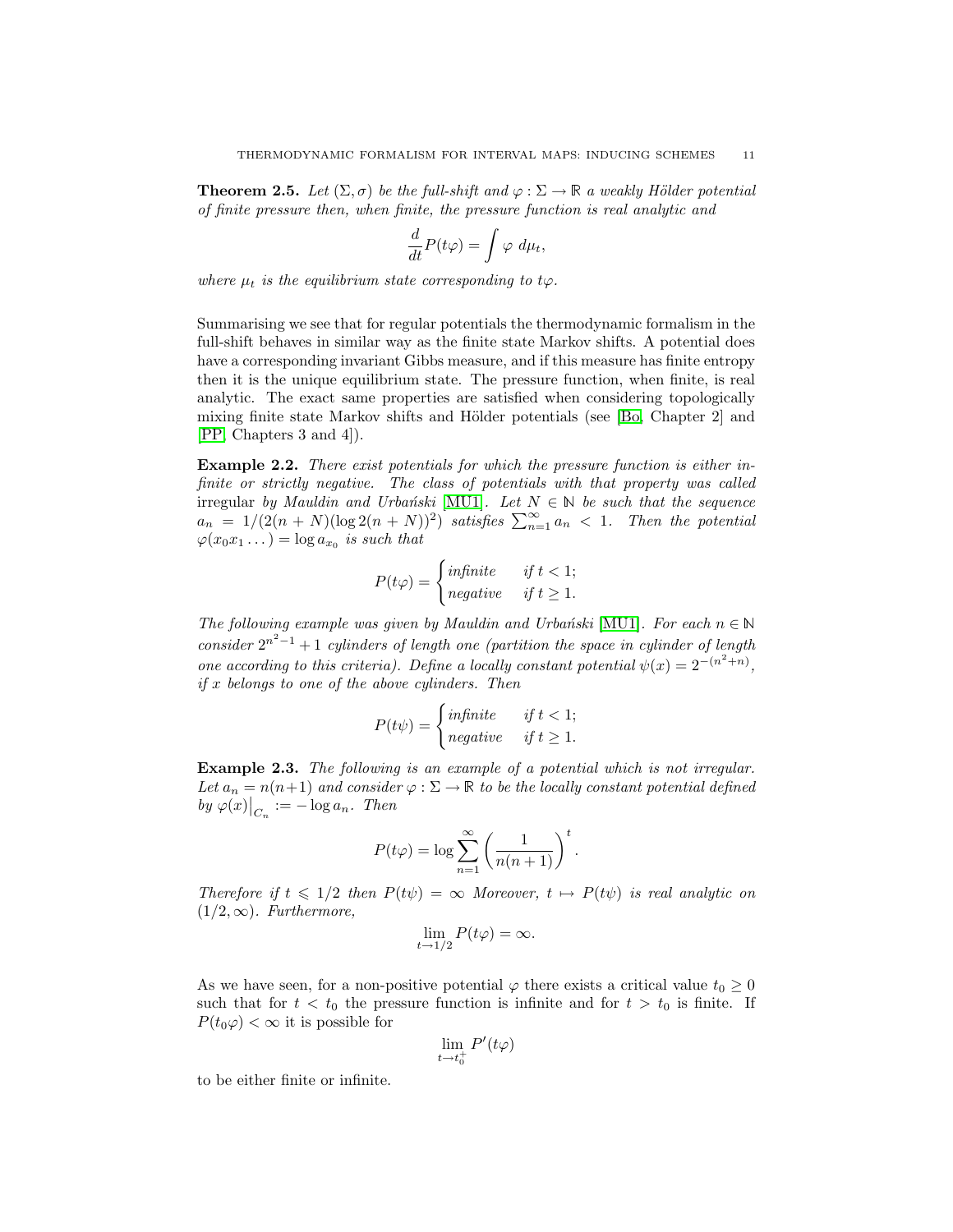**Example 2.4.** The following examples are due to Kesseböhmer, Munday and Strat-mann [\[KMS\]](#page-26-19). Let  $a_n := n^{-2}(\log(n+5))^{-12}/C$ , where  $C := \sum_{n=1}^{\infty} n^{-2}(\log(n+5))^{-12}/C$ 5))<sup>-12</sup>. Consider  $\varphi : \Sigma \to \mathbb{R}$  to be the locally constant potential defined by  $\varphi(x)|_{C_n} :=$  $\log a_n$ . In this case  $t_0 = 1/2$  and  $P((1/2)\varphi) < 1$ . Moreover,

$$
\lim_{t \to 1/2^+} P'(t\varphi) < \infty.
$$

Consider now  $b_n := n^{-2}(\log(n+5))^{-4}/C$ , where  $C := \sum_{n=1}^{\infty} n^{-2}(\log(n+5))^{-4}$ . Consider  $\psi : \Sigma \to \mathbb{R}$  to be the locally constant potential defined by  $\psi(x)|_{C_n} := \log a_n$ . In this case  $t_0 = 1/2$  and  $P((1/2)\psi) < 1$  and

$$
\lim_{t \to 1/2^+} P'(t\psi) = \infty.
$$

## 3. Dimension theory

<span id="page-11-0"></span>This section is devoted to recalling basic definitions and results from dimension theory that will be used in what follows (see  $[P]$  and  $[PrU]$  for details). A countable collection of sets  $\{U_i\}_{i\in\mathbb{N}}$  is called a  $\delta$ -cover of  $F\subset \mathbb{R}$  if  $F\subset \bigcup_{i\in\mathbb{N}} U_i$ , and  $U_i$  has diameter  $|U_i|$  at most  $\delta$  for every  $i \in \mathbb{N}$ . Letting  $s > 0$ , we define

$$
\mathcal{H}^s(J) := \lim_{\delta \to 0} \inf \left\{ \sum_{i=1}^{\infty} |U_i|^s : \{U_i\}_i \text{ a } \delta\text{-cover of } J \right\}.
$$

The Hausdorff dimension of the set  $J$  is defined by

$$
\dim_H(J) := \inf \{ s > 0 : \mathcal{H}^s(J) = 0 \} .
$$

Hausdorff dimension is invariant under bi-Lipschitz transformations

**Proposition 3.1.** Let  $\pi: J \subset \mathbb{R}^n \to \mathbb{R}^n$  be a bi-Lipschitz transformation then

$$
\dim_H(J) = \dim_H(\pi(J)).
$$

Given a finite Borel measure  $\mu$  in  $F$ , the *lower pointwise dimension* and *upper pointwise dimension* of  $\mu$  at the point x are defined by

$$
\underline{d}_{\mu}(x) := \liminf_{r \to 0} \frac{\log \mu(B(x,r))}{\log r} \quad \text{ and } \quad \overline{d}_{\mu}(x) := \limsup_{r \to 0} \frac{\log \mu(B(x,r))}{\log r},
$$

respectively, where  $B(x, r)$  is the ball at x of radius r. Whenever these limits are equal, we denote their common limit by  $d_u(x)$ , the *pointwise dimension* of  $\mu$  at x. This function describes the power law behaviour of  $\mu(B(x, r))$  as  $r \to 0$ , that is

$$
\mu(B(x,r)) \sim r^{d_{\mu}(x)}
$$

.

The pointwise dimension quantifies how concentrated a measure is around a point: the larger it is the less concentrated the measure is around that point. Note that if  $\mu$  is an atomic measure supported at the point  $x_0$  then  $d_{\mu}(x_0) = 0$  and if  $x_1 \neq x_0$ then  $d_{\mu}(x_1) = \infty$ .

<span id="page-11-1"></span>The following propositions relating the pointwise dimension with the Hausdorff dimension can be found in [\[P,](#page-27-21) Section 7].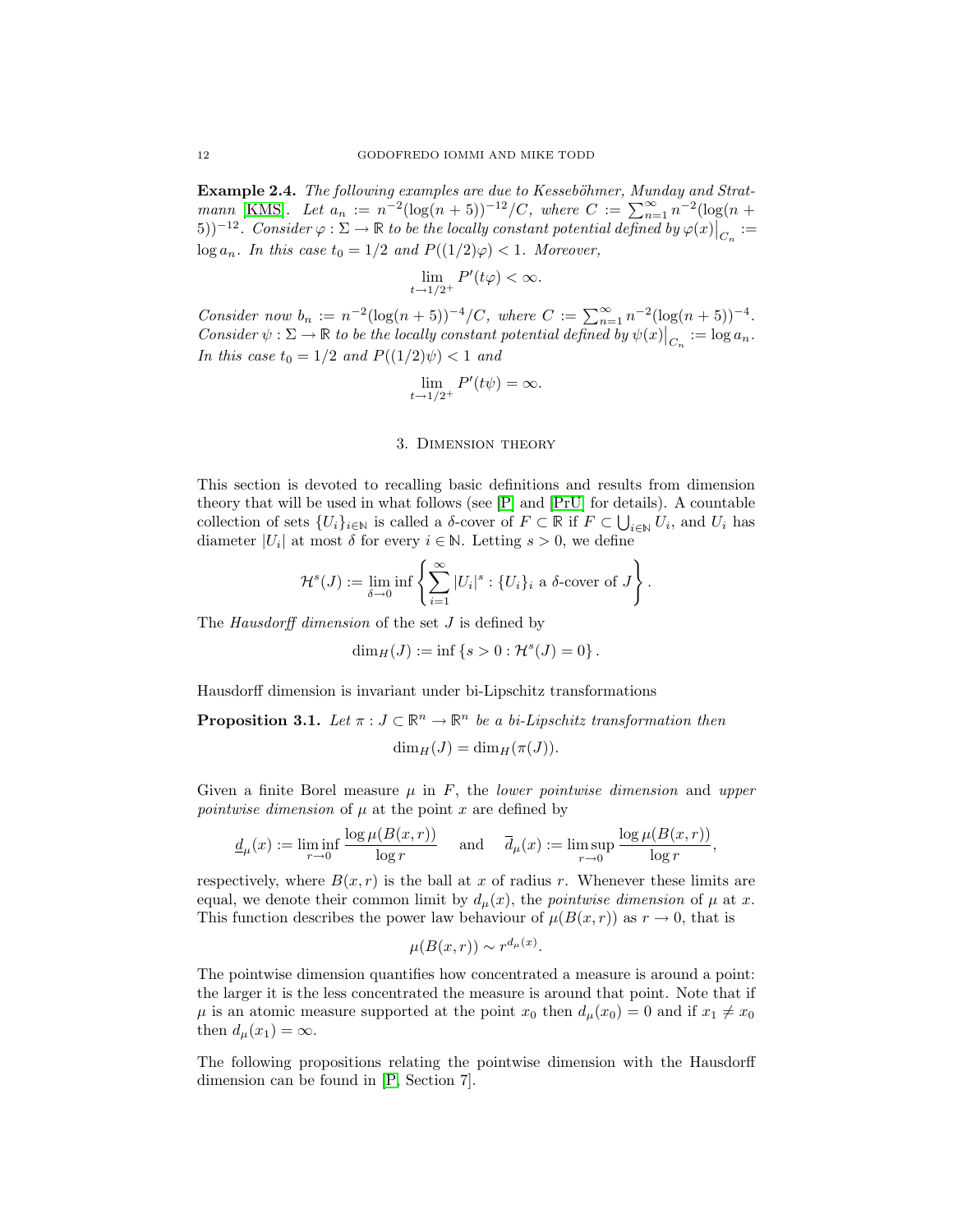**Proposition 3.2.** Given a finite Borel measure  $\mu$ , if  $\underline{d}_{\mu}(x) \leq d$  for every  $x \in F$ , then  $\dim_H(F) \leq d$ .

The Hausdorff dimension of the measure  $\mu$  is defined by

$$
\dim_H(\mu) := \inf \left\{ \dim_H(Z) : \mu(Z) = 1 \right\}.
$$

<span id="page-12-1"></span>**Proposition 3.3.** Given a finite Borel measure  $\mu$ , if  $d_{\mu}(x) = d$  for  $\mu$ -almost every  $x \in F$ , then  $\dim_H(\mu) = d$ .

We finish this section by defining another notion of dimension, which applies whenever we have a dynamical system  $f : X \to X$  and a partition  $P$ , which thus gives rise to the notion of k-cylinders. Denote the k-cylinder at  $x \in X$  by  $I_k(x)$ . Note that  $x$  could be in two  $k$ -cylinders simultaneously, but in this case we make an arbitrary choice: in fact these points will not be important here due to their small dimension and measure. In the case of a shift, this issue does not arise, and  $P$  can be taken as the partition into 1-cylinders.

**Definition 3.1.** Given a system as above with a probability measure  $\mu$  on X, we define the lower Markov pointwise dimension and upper Markov pointwise dimension of  $\mu$  at the point x as

$$
\underline{\delta}_{\mu}(x) := \liminf_{k \to \infty} \frac{\log \mu(I_k(x))}{\log |I_k(x)|} \quad \text{and} \quad \overline{\delta}_{\mu}(x) := \limsup_{k \to \infty} \frac{\log \mu(I_k(x))}{\log |I_k(x)|},
$$

<span id="page-12-0"></span>respectively. Here,  $|\cdot|$  denotes the euclidean length. If these values coincide, then their common value, the Markov pointwise dimension of  $\mu$  at x, is denoted  $\delta_{\mu}(x)$ .

## 4. Inducing schemes

In this section we introduce our main technical tool, namely inducing schemes. We show how its ergodic theory is related to that of the original system and how can it be understood using thermodynamic formalism for countable Markov shifts. A natural way of thinking of inducing schemes is as a generalisation of the first return time map.

We say that  $(X, \{X_i\}_i, F, \tau) = (X, F, \tau)$  is an *inducing scheme* for  $(I, f)$  if

- $\bullet$  X is an interval containing a finite or countable collection of disjoint intervals  ${X_i}_i$  such that F is expanding and maps each  $X_i$  diffeomorphically onto X, with bounded distortion (i.e. there exist  $C > 0$  and  $\lambda > 1$  such that  $|DF^n| \geq$  $C\lambda^n$ , and  $K > 0$  so that for all i and  $x, y \in X_i$ ,  $|DF(x)/DF(y) - 1| \leq K|x-y|$ ;
- $\tau|_{X_i} = \tau_i$  for  $\tau_i \in \mathbb{N}$  and  $F|_{X_i} = f^{\tau_i}$ . If  $x \notin \bigcup_i X_i$  then  $\tau(x) = \infty$ .

For our main theorems to hold, we don't need such a strong bounded distortion condition, but for other applications we often do, so we leave the condition in here. The function  $\tau : \bigcup_i X_i \to \mathbb{N}$  is called the *inducing time*. It may happen that  $\tau(x)$  is the first return time of  $x$  to  $X$ , but that is certainly not the general case. We denote the set of points  $x \in I$  for which there exists  $k \in \mathbb{N}$  such that  $\tau(F^n(f^k(x))) < \infty$ for all  $n \in \mathbb{N}$  by  $(X, F, \tau)^\infty$ .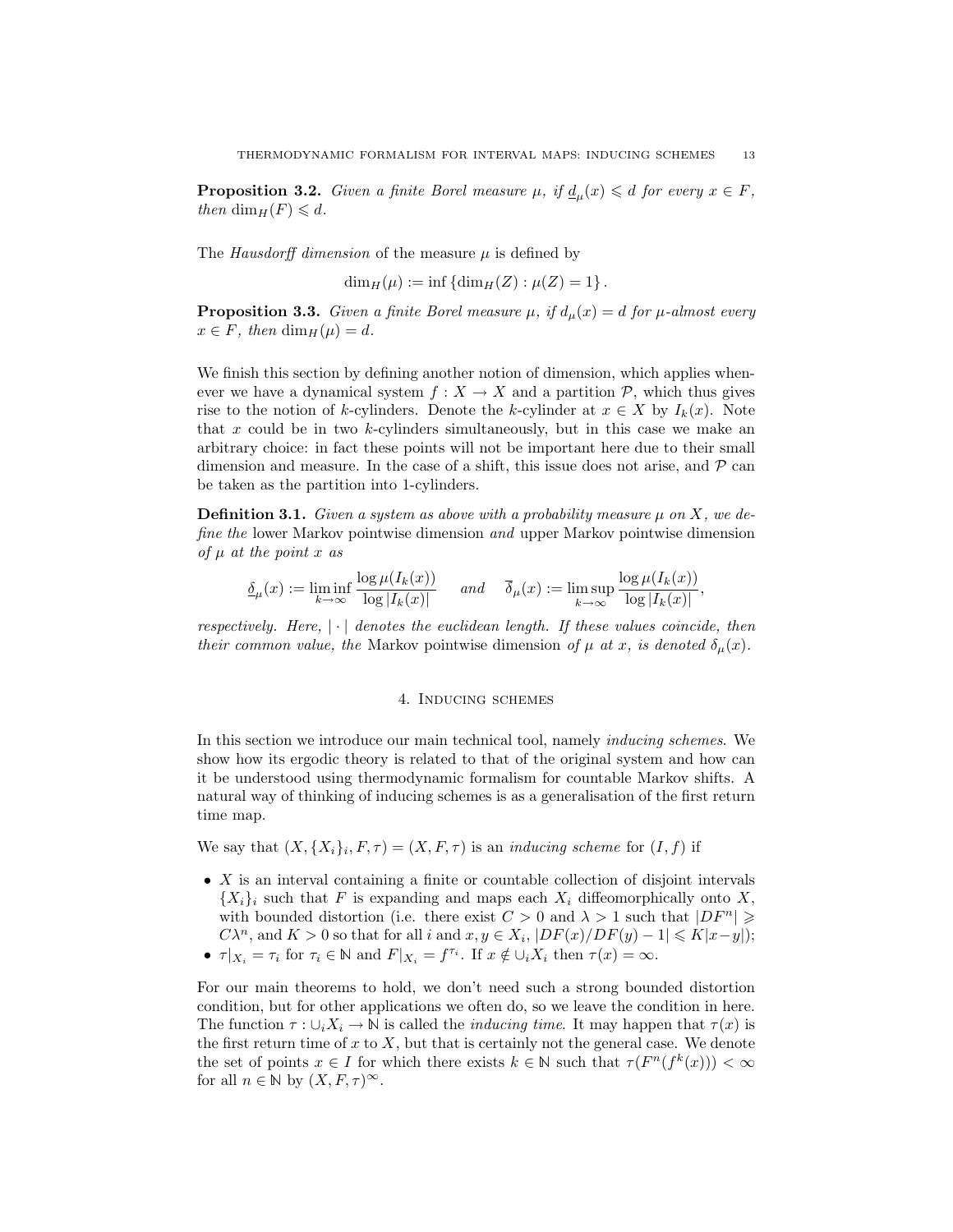The space of F-invariant measures is related to the space of f-invariant measures. Indeed, given an f-invariant measure  $\mu$ , if there is an F-invariant measure  $\mu_F$  such that for a subset  $A \subset I$ ,

<span id="page-13-0"></span>
$$
\mu(A) = \frac{1}{\int \tau \, d\mu_F} \sum_{i} \sum_{k=0}^{\tau_i - 1} \mu_F \left( f^{-k}(A) \cap X_i \right) \tag{2}
$$

where  $\frac{1}{\int \tau \, d\mu_F} < \infty$ , we call  $\mu_F$  the *lift* of  $\mu$  and say that  $\mu$  is a *liftable* measure. Conversely, given a measure  $\mu_F$  that is F-invariant we say that  $\mu_F$  projects to  $\mu$  if [\(2\)](#page-13-0) holds. We say that an f-invariant probability measure  $\mu$  is *compatible* with the inducing scheme  $(X, F, \tau)$  if

- $\mu(X) > 0$  and  $\mu(X \setminus (X, F)^\infty) = 0$ , and
- there exists a F-invariant measure  $\mu_F$  which projects to  $\mu$ .

For a potential  $\varphi: I \to \mathbb{R}, x \in I$  and  $k \in \mathbb{N}$ , we define

$$
S_k \varphi(x) := \varphi(x) + \varphi \circ f(x) + \cdots + \varphi \circ f^{k-1}(x).
$$

Given an inducing scheme  $(X, F, \tau)$ , we define the induced potential  $\Phi : X \to \mathbb{R}$  by  $\Phi(x) = S_{\tau(x)}\varphi(x)$  for  $x \in X$  whenever  $\tau(x) < \infty$ , and  $-\infty$  otherwise.

Let  $\mu$  be a liftable measure and be  $\nu$  be its lift. A classical result by Abramov [\[A\]](#page-25-19) (see also [\[PS,](#page-27-8) [Z\]](#page-27-23)) allows us to relate the entropy of both measures. Further results obtained in [\[PS,](#page-27-8) [Z\]](#page-27-23) allow us to do the same with the integral of a given potential  $\varphi: I \to \mathbb{R}$ . Indeed, for the induced potential  $\Phi$  we have that

$$
h(\mu) = \frac{h(\nu)}{\int \tau \, d\nu}
$$
 and 
$$
\int \varphi \, d\mu = \frac{\int \Phi \, d\nu}{\int \tau \, d\nu}.
$$

The following result appeared in [\[IT2,](#page-26-4) Theorem 3.3] (it can be proved using [\[T\]](#page-27-24)). It provides us with a countable family of relevant inducing schemes.

<span id="page-13-1"></span>**Theorem 4.1.** Let  $f \in \mathcal{F}$ . There exist a countable collection  $\{(X^n, F_n)\}_n$  of inducing schemes such that:

- (a) any ergodic invariant probability measure  $\mu$  with  $\lambda(\mu) > 0$  is compatible with one of the inducing schemes  $(X^n, F_n)$ . In particular there exists an ergodic  $F_n$ -invariant probability measure  $\mu_{F_n}$  which projects to  $\mu$ ;
- (b) any equilibrium state for  $-t \log|Df|$  where  $t \in \mathbb{R}$  with  $\lambda(\mu) > 0$ , or for a Hölder continuous potential  $\varphi: I \to \mathbb{R}$  with  $\sup \varphi < P(\varphi)$ , is compatible with all inducing schemes  $(X^n, F_n)$ .
- (c) if  $f \in F_{acip}$  then

$$
dim_H\left(I\setminus(\cup_{n=1}^{\infty}(X^n,F_n)^{\infty})\right)=0.
$$

To give a trivial example of part of the importance of this theorem, suppose that a point  $x_0 \in I$  is a repelling periodic point for f: there exists  $p \geqslant 1$  such that  $f^p(x_0) = x_0$  and  $|Df^p(x_0)| > 1$ . Then for a small interval  $X \ni x_0$  there is a subset  $X_1 \ni p$  such that  $f^p(X_1) = X$ . So we have produced an inducing scheme  $(X, F)$ with one branch  $X_1$  and  $\tau|_{X_1} = p$ . The measure  $\mu := \frac{1}{p}(\delta_{x_0} + \delta_{f(x_0)} + \cdots + \delta_{f^{p-1}(x_0)})$ lifts to  $(X, F)$ , but is the unique measure which does so. Therefore, if we were only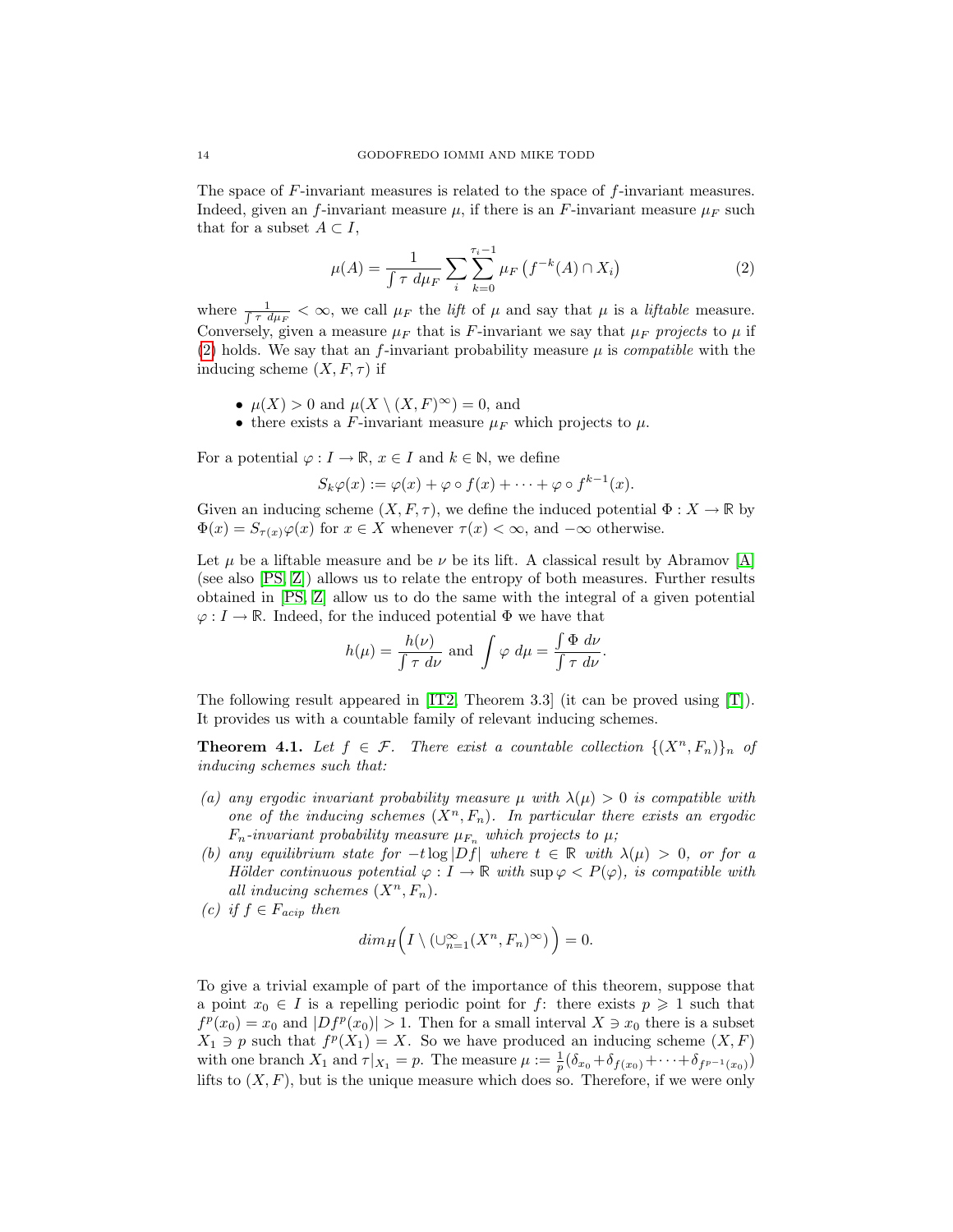interested in  $\mu$ , then  $(X, F)$  is sufficient for our purposes, but if we wanted to consider other measures, for example with positive entropy, then  $(X, F)$  is useless.

4.1. Young towers. Observe that an inducing scheme  $(X, F, \tau)$  for  $(I, f)$  can be used to build a tower, which in the context described here is often referred to as a Young tower (see eg [\[Y\]](#page-27-25)). Even though we don't use these ideas here directly, we give a short description to clarify its relationship with the inducing scheme. The tower is defined as the disjoint union

$$
\Delta = \bigsqcup_{i} \bigsqcup_{j=0}^{\tau_i - 1} (X_i, j),
$$

with dynamics

$$
f_{\Delta}(x, j) = \begin{cases} (x, j+1) & \text{if } x \in X_i, j < \tau_i - 1; \\ (F(x), 0) & \text{if } x \in X_i, j = \tau_i - 1. \end{cases}
$$

Given i and  $0 \leq j < \tau_i$ , let  $\Delta_{i,j} := \{(x,j) : x \in X_i\}$  and  $\Delta_l := \bigcup_i \Delta_{i,l}$  is called the *l*-th floor. Define the natural projection  $\pi_{\Delta}: \Delta \to X$  by  $\pi_{\Delta}(x, j) = f^{j}(x)$ , and  $\pi_X : \Delta \to X$  by  $\pi_X(x, j) = x$ . Note that  $(\Delta, f_\Delta)$  is a Markov system, and the first return map of  $f_{\Delta}$  to the *base*  $\Delta_0$  is isomorphic to  $(X, F, \tau)$ .

Also, given  $\psi: I \to \mathbb{R}$ , let  $\psi_{\Delta}: \Delta \to \mathbb{R}$  be defined by  $\psi_{\Delta}(x, j) = \psi(f^{j}(x))$ . Then the induced potential of  $\psi_{\Delta}$  to the first return map to  $\Delta_0$  is exactly the same as the induced potential of  $\psi$  to the inducing scheme  $(X, F, \tau)$ .

4.2. Coding. One of the main tools in the proof of the results presented here is that an inducing scheme as described here can be coded by the full-shift on at most countably many symbols. That is, given a point  $x \in (X, F)^\infty$ , this point is given the code  $\pi x = (x_0, x_1, \ldots)$  where  $x_k = i$  if  $F^k(x) \in X_i$ . Notice that  $\pi$  is bijective due to the hyperbolicity of  $F$ . Thus there is a conjugacy

$$
(X, F)^{\infty} \xrightarrow{F} (X, F)^{\infty}
$$

$$
\pi \downarrow \qquad \qquad \downarrow \pi
$$

$$
\Sigma \xrightarrow{\sigma} \Sigma
$$

Moreover, the potentials  $\Phi : (X, F) \to [-\infty, \infty]$  have symbolic versions  $\Phi \circ \pi^{-1}$ :  $\Sigma \to [-\infty, \infty]$ . We abuse notation by not explicitly distinguishing between the symbolic and standard version of potentials. Observe that if  $\Phi : \cup_i X_i \to [-\infty, \infty]$ is Hölder, then the hyperbolicity and distortion conditions on the inducing scheme imply that the symbolic version is also weakly Hölder continuous. Moreover the properties of our inducing schemes imply that the potential  $-\log|DF|$  is also Hölder continuous and its symbolic version is weakly Hölder continuous.

<span id="page-14-0"></span>4.3. Induced level sets. Given an inducing scheme  $(X, F, \tau)$ , and  $\lambda \in \mathbb{R}$ , let

$$
J_F(\lambda) := \left\{ x \in X : \lim_{k \to \infty} \frac{\sum_{j=0}^{k-1} \log |DF(F^j(x))|}{\sum_{j=0}^{k-1} \tau(F^j(x))} = \lambda \right\}.
$$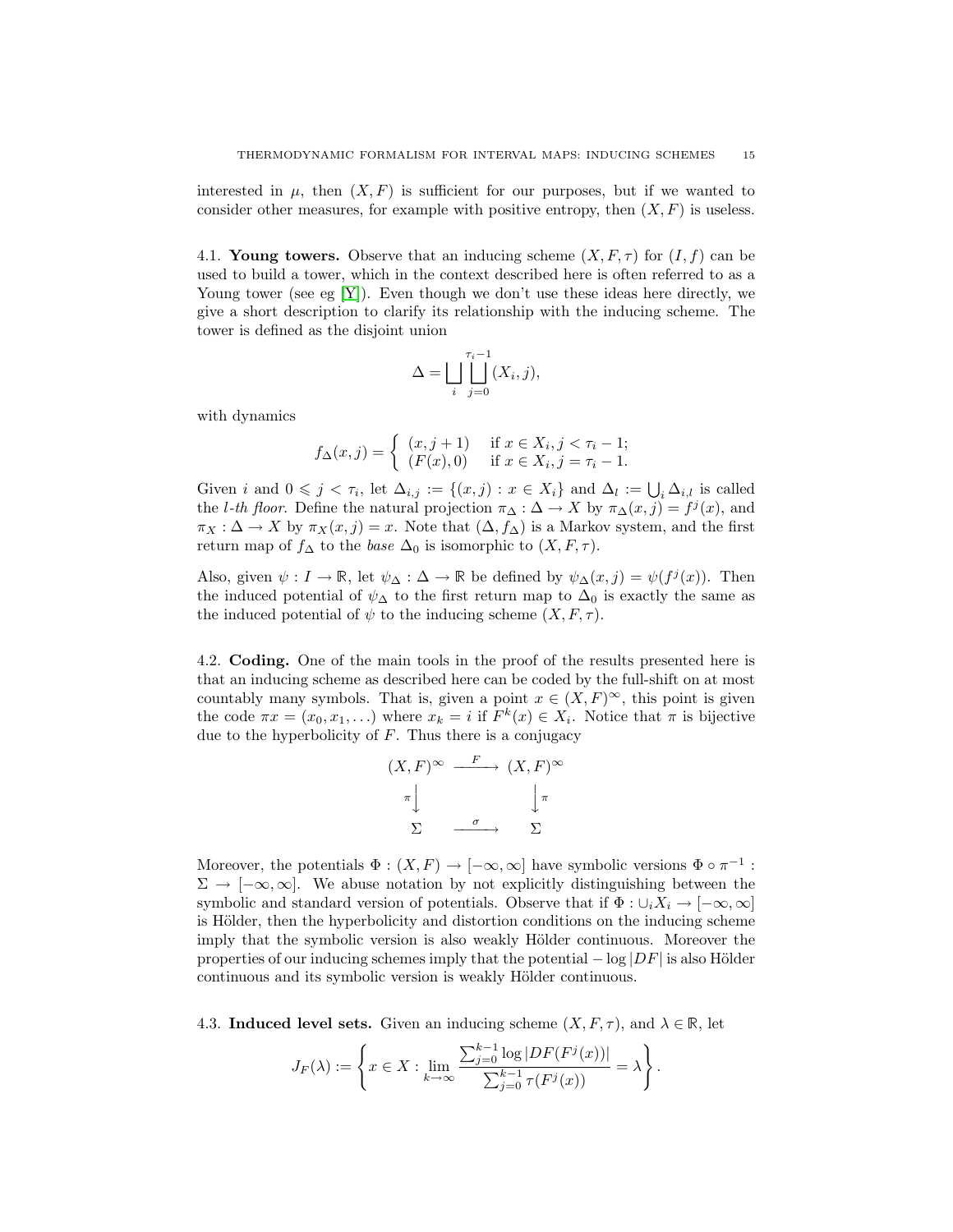A key observation here is that if  $x \in (X, F)^\infty$ , then  $x \in J(\lambda)$  if and only if  $x \in$  $J_F(\lambda)$ . Moreover, the same holds if  $f^k(x) \in (X, F)^\infty$  for some  $k \in \mathbb{N}$ . Therefore the Lyapunov spectrum of  $(I, f)$  can be completely described via inducing schemes so long as inducing schemes cover a sufficient amount of points in  $J(\lambda)$ : that is, so long as there is no subset of  $J(\lambda)$  of larger Hausdorff dimension than  $J_F(\lambda)$  for all our inducing schemes  $(X, F, \tau)$ .

#### 5. Implementing the inducing approach

<span id="page-15-0"></span>In this section we take the potential  $\varphi_t - p_f(t) = -t \log |Df| - p_f(t)$  and consider its induced version  $\Psi_t = -t \log |DF| - \tau p_f(t)$ . Furthermore, for  $i \in \mathbb{N}$ , let  $\Psi_{i,t} :=$  $\sup_{x \in X_i} \Psi_t(x)$ . The principal result guaranteeing that we can study our measures and multifractal properties using inducing schemes is the following.

**Theorem 5.1.** Given  $f \in \mathcal{F}_T$ , there exists an inducing scheme  $(X, F, \tau)$  such that for each  $t \in (-\infty, t^+),$ 

<span id="page-15-1"></span>(a)  $P(\Psi_t) = 0;$ (b)  $\sum_i \tau_i e^{\Psi_{i,t}} < \infty$ .

We sketch the proof of this below, but first state and prove a corollary.

Corollary 5.1. Under the conditions of Theorem [5.1](#page-15-1),

- (i) there exists an equilibrium state  $\mu_t$  for  $\varphi_t$ ;
- (ii)  $t \mapsto P(\varphi_t)$  is  $C^1$  in  $(-\infty, t^+)$ ;
- (iii) there exists a  $\psi_t$ -conformal measure  $m_t$ , and  $\mu_t \ll m_t$ .

*Proof.* The existence of an equilibrium state  $\mu_{\Psi_t}$  for  $\Psi_t$  follows from Theorem [2.3](#page-9-1) and Theorem [5.1\(](#page-15-1)a). To prove that  $\mu_{\Phi}$  projects to an equilibrium state for the original system, we need to check that  $\int \tau \, d\mu_{\Psi_t} < \infty$ . Since  $\mu_{\Psi_t}$  is a Gibbs measure, this integral is comparable to the sum  $\sum_i \tau_i e^{\Psi_{i,t}}$ , which is finite by Theorem [5.1\(](#page-15-1)b), proving (i).

The fact that  $s \mapsto \int \tau \ d\mu_{\Psi_s}$  and  $s \mapsto \int \log |DF| \ d\mu_{\Psi_s}$  are continuous for  $s \in \mathcal{E}$  $(t - \varepsilon, t + \varepsilon)$  can be easily deduced, so long as  $\mu_{\Psi_s}$  all lift to the same inducing scheme. Therefore  $s \mapsto \lambda(\mu_s)$  is continuous. The proof of (ii) then follows from an analogue of Theorem [2.5,](#page-9-2) which is standard.

The proof of the existence of a  $\Psi_t$ -conformal measure, which is equivalent to  $\mu_{\Psi_t}$ . follows from Theorem [5.1\(](#page-15-1)a) and Theorem [2.4.](#page-9-3) The fact that it projects to a  $\psi_t$ -conformal measure follows as in Theorem [B.1.](#page-20-0)  $\Box$ 

The main steps in the proof of Theorem [5.1](#page-15-1) are contained in Sections 4-6 of [\[IT1\]](#page-26-3). (1)  $P(\Psi_t) = 0$ :

(i)  $P(\Psi_t) \leq 0$  is straightforward, see [\[IT1,](#page-26-3) Lemma 4.1]. The idea is to assume the contrary. Then Theorem [2.1](#page-8-0) implies that there is an approximation of  $(X, F)$  by a subsystem with N branches with  $h(\nu_N) + \int \Psi_t > 0$ . Projecting  $\nu_N$  to  $\mu_N$ , Abramov's formula implies that  $h(\mu_N) + \int \psi_t \ d\mu_N > 0$ , contradicting the Variational Principle.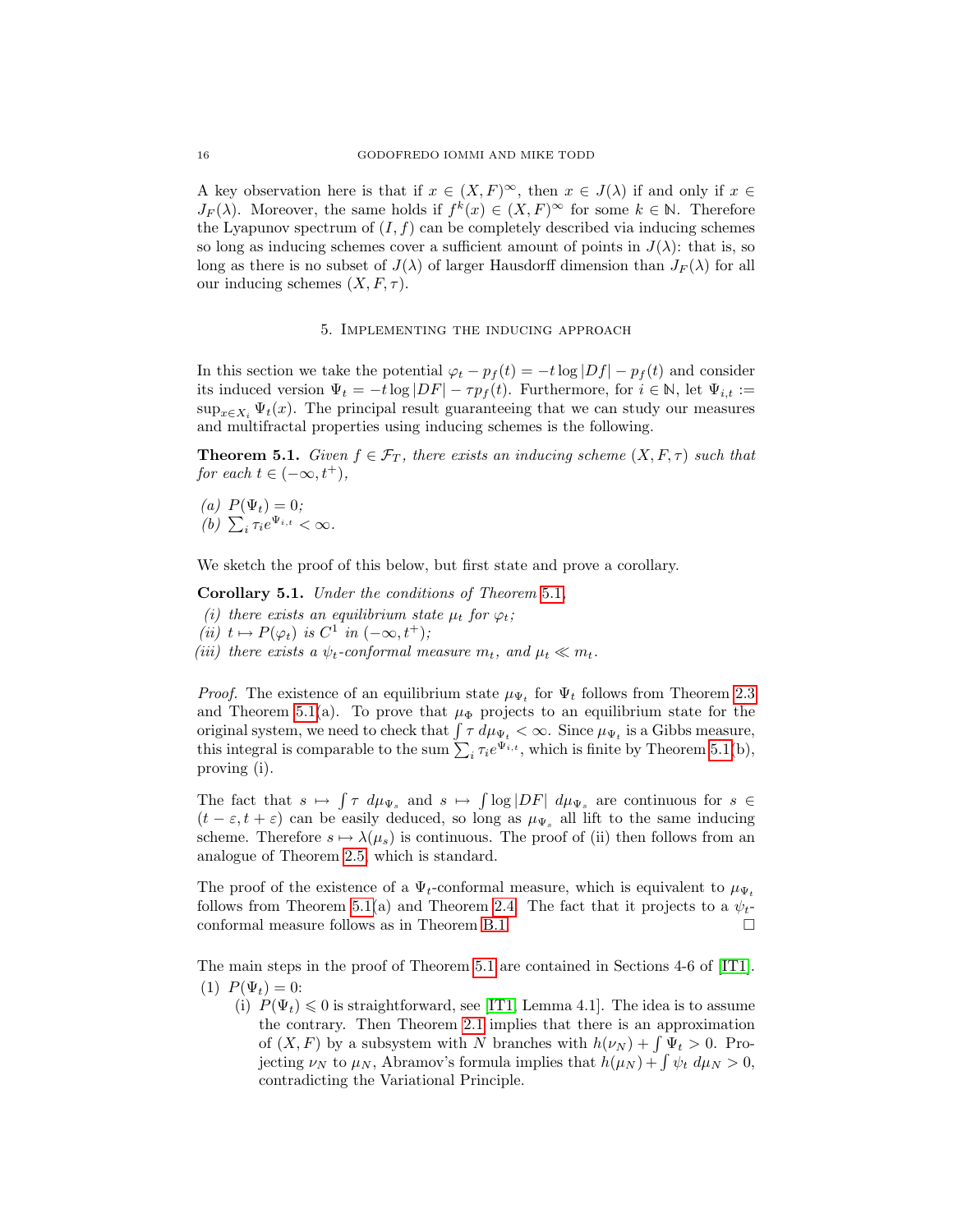- (ii) Proving  $P(\Psi_t) \geq 0$  is much harder. The strategy is to find a sequence  $(\mu_n)_n$  such that  $h(\mu_n) + \int \psi_t d\mu_n \to 0$ , but crucially to show that  $\int \tau d\mu_n$ is uniformly bounded. The idea for this is that by our choice of  $t \in$  $(-\infty, t^+)$ , there is a constant  $K > 0$  such that for all large n,  $h(\mu_n) \geq$ K. This means that there is a finite set of domains in the Hofbauer extension (see Appendix [A,](#page-18-0) particularly Theorem [A.1\)](#page-19-1) such that each  $\mu_n$ gives definite mass to these domains. By a compactness argument, this gives a domain  $\hat{X}$  such that a subsequence of these lifted measures give  $\hat{X}$  $\text{mass} \geqslant \varepsilon > 0$ . The inducing scheme is a first return map in the Hofbauer extension, so Kac's Lemma ultimately gives  $\int \tau \ d\nu_{n_k} \leq \frac{1}{\varepsilon}$  where  $(\nu_{n_k})_k$ are the lifted versions of these measures, hence giving a uniform bound. Moreover, Abramov's formula implies that  $h(\nu_{n_k}) + \int \Psi_t \ d\nu_{n_k} \to 0$ , so by the Variational Principle  $P(\Psi_t) \geq 0$ .
- (2) The existence of the equilibrium state  $\mu_{\Psi_t}$  then follows from Theorem [2.3.](#page-9-1) To project this, we need  $\int \tau \, d\mu_{\Psi_t} < \infty$ . This follows since we can show that the measures  $\nu_{n_k}$  above converge to  $\mu_{\Psi_t}$ .
- (3) The fact that the inducing scheme works for all  $t \in (-\infty, t^+)$  follows from an argument on the Hofbauer extension which we sketch briefly here. Suppose that  $\mu_{\psi_t}$  lifts to  $(X, F)$  and  $\mu_{\psi_{t'}}$  lifts to  $(X', F')$ , with lifted measures  $\nu_{\Psi_t}$  and  $\nu_{\Psi_{t'}}$  respectively. Branches of these different inducing schemes are connected by the dynamics at the level of the Hofbauer extension (orbits of domains of one pass through those of the other). It can be shown that if  $\mu_{\psi_{t'}}$  doesn't lift to  $(X, F)$  then  $\nu_{\Psi_{t'}}$  doesn't give mass to those branches of  $(X', F')$  which are connected to  $(X, F)$ . This is impossible since our equilibrium states give all branches positive mass.

#### 6. Multifractal analysis: The Lyapunov spectrum

<span id="page-16-0"></span>This Section is devoted to explaining and commenting on the proof of Theorem B.

We will first prove that if  $\lambda \in \mathbb{R} \setminus A$  then  $L(\lambda) = \frac{1}{\lambda} \inf_{t \in \mathbb{R}} (p(t) + t\lambda)$ . In this context our proof relies on the fact that we can an construct equilibrium state  $\mu_{\lambda}$  such that  $\lambda(\mu_{\lambda}) = \lambda.$ 

**Proof of the lower bound.** Let  $\lambda \in (-D^{-}p(t^{+}), \lambda_{M})$ . This part of the proof goes very much along the lines of the usual hyperbolic theory (see [\[P,](#page-27-21) Chapter 7]). Consider the equilibrium measure  $\mu_{\lambda}$  corresponding to  $-t_{\lambda} \log |Df|$  such that  $\lambda(\mu_{\lambda}) = \lambda$ . We have

- (1)  $\mu_{\lambda}(I \setminus J(\lambda)) = 0;$
- (2) the measure  $\mu_{\lambda}$  is ergodic;
- (3) by [\[H\]](#page-26-20), the pointwise dimension is  $\mu_{\lambda}$ -almost everywhere equal to

$$
\lim_{r \to 0} \frac{\log \mu_{\lambda}(B(x,r))}{\log r} = \frac{h(\mu_{\lambda})}{\lambda}.
$$

Therefore, Proposition [3.3](#page-12-1) implies

$$
\dim_H(J(\lambda)) \geqslant \frac{h(\mu_\lambda)}{\lambda} = \frac{1}{\lambda} \inf_{t \in \mathbb{R}} (p(t) + t\lambda),
$$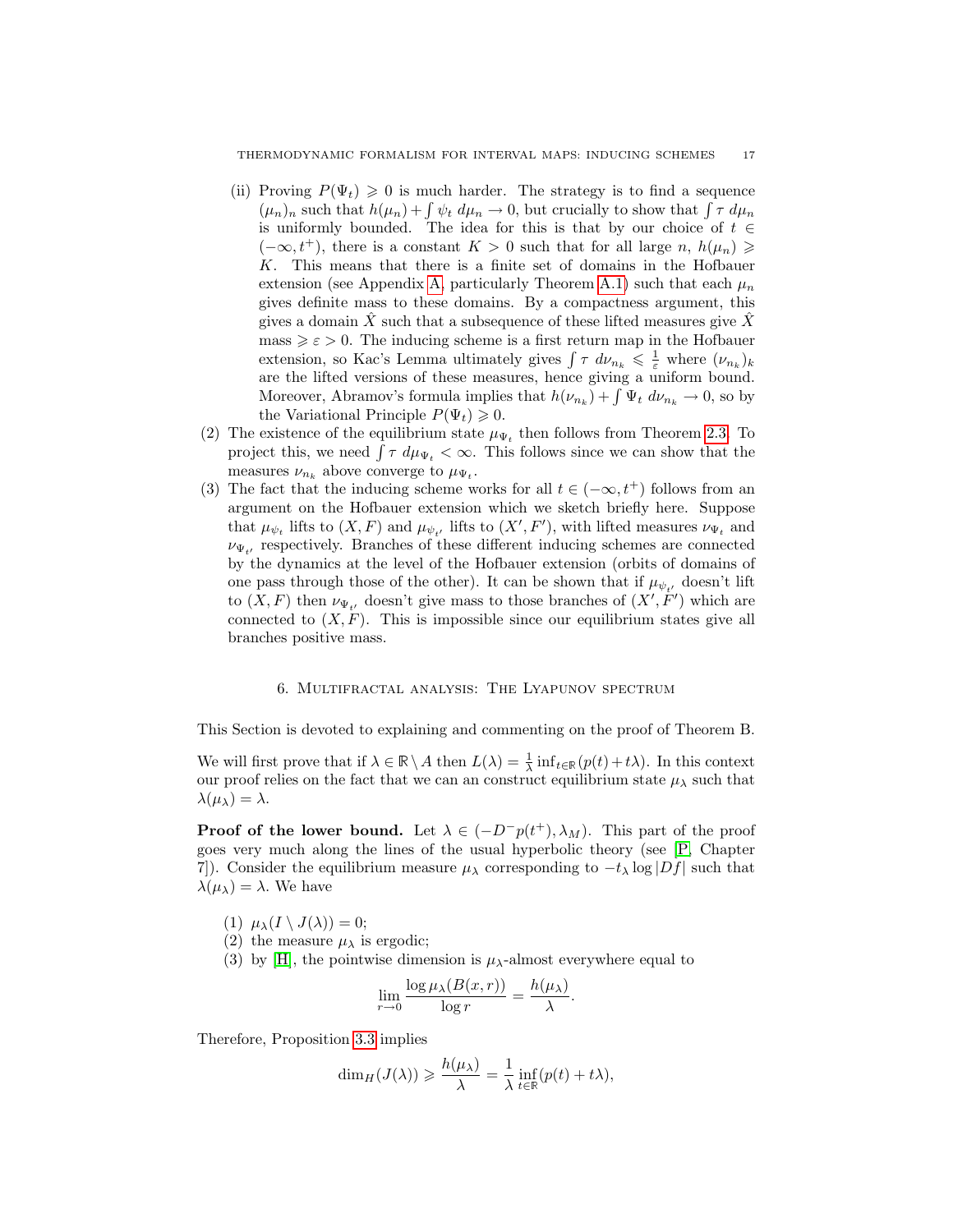where the final equality follows from the fact that  $t \mapsto p(t)$  is  $C^1$  and strictly convex in the relevant domain.

**Proof of the upper bound.** Again, let  $\lambda \in (-D^{-}p(t^{+}), \lambda_{M})$ . The situation in this case is a bit more subtle, we will make use of the induced systems and of its Markov structure. Initially, rather than considering pointwise dimension , we consider a local dimension that is adapted to the Markov structure, namely the Markov dimension defined at the end of Section [3.](#page-11-0) In Appendix [C](#page-23-0) we show that under suitable conditions, these two local dimensions coincide. This will allow us to obtain an upper bound for the induced level set. In order to prove that this same bound also holds for the original level sets we will make use of the bi-Lipschitz property of the projection map.

Let  $(X^n, F_n, \tau)$  be an induced system as constructed in Theorem [4.1](#page-13-1) and  $J_{F_n}(\lambda)$ be the induced level set defined in Section [4.3.](#page-14-0) Note that if  $\mu_t$  is the equilibrium measure for  $-t \log |Df|$  and  $\lambda(\mu_t) = \lambda$  then the lifted measure  $\mu_{F_n,t}$  has

$$
\mu_{F_n,t}\left(I\setminus J_{F_n}(\lambda)\right)=0.
$$

Denote by  $I_k^n(x)$  the cylinder (with respect to the Markov dynamical system  $(X^n, F_n)$ ) of length k that contains the point  $x \in X$ , and by  $|I_k^n(x)|$  its Euclidean length. By definition there exists a positive constant  $K \geq 1$  such that for every  $x \in X$  and every  $k \in \mathbb{N}$  we have

$$
\frac{1}{K}\leqslant \frac{|I^n_k(x)|}{|DF^k_n(x)|}\leqslant K.
$$

A simple calculation (see [\[IT2,](#page-26-4) Lemma 4.3]) then shows that for every  $x \in J_{F_n}(\lambda)$ ,  $\delta_{\mu_{F_n,t}}(x) = \frac{h(\mu_t)}{\lambda}$ . As proved in Appendix [C](#page-23-0) (see also [\[PolW,](#page-27-11) Proposition 3]), if  $\delta_{\mu_{F_n,t}}(x)$  and  $\lambda(x)$  exist then

$$
d_{\mu_{F_n,t}}(x) = \delta_{\mu_{F_n,t}}(x).
$$

Therefore Proposition [3.2](#page-11-1) implies that

$$
\dim_H(J_{F_n}(\lambda))\leqslant \frac{h(\mu_t)}{\lambda}.
$$

The definition of  $J(\lambda)$  and Theorem [4.1\(](#page-13-1)c) implies that up to a set of Hausdorff dimension zero, any  $x \in J(\lambda)$  has  $k, n \in \mathbb{N}$  such that  $f^k(x) \in J_{F_n}(\lambda)$ , and since moreover the projection map  $\pi : X_n \to I$  is bi-Lipschitz,

$$
\dim_H(J(\lambda)) \leq \dim_H \left( \cup_n \cup_{k \geq 0} f^{-k} \left( \pi_n(J_{F_n}(\lambda)) \right) \right) =
$$
  

$$
\sup_n \{ \dim_H \left( \pi_n(J_{F_n}(\lambda)) \right) \} = \frac{h(\mu_t)}{\lambda},
$$

thus completing the proof of the upper bound in the case  $\lambda \in (-D^-p(t^+), \lambda_M)$ .

The situation can be much more complicated if  $\lambda \in (0, -D^{-}p(t^{+}))$  due to the lack of natural equilibrium states (note that the case  $\lambda = -D^-p(t^+)$  follows as above, provided  $-D^-p(t^+) > 0$ ). However, we are able to prove the following.

**Lemma 6.1.** Given  $f \in F_{acip}$ , for any  $\lambda \in (\lambda_m, -D^{-}p(t^{+}))$  and  $\varepsilon > 0$  there exists an ergodic measure  $\mu \in \mathcal{M}$  with  $\lambda(\mu) = \lambda$  and  $\dim_H(\mu) \geq t^+ + \frac{p_f(t^+)}{\lambda} - \varepsilon$ .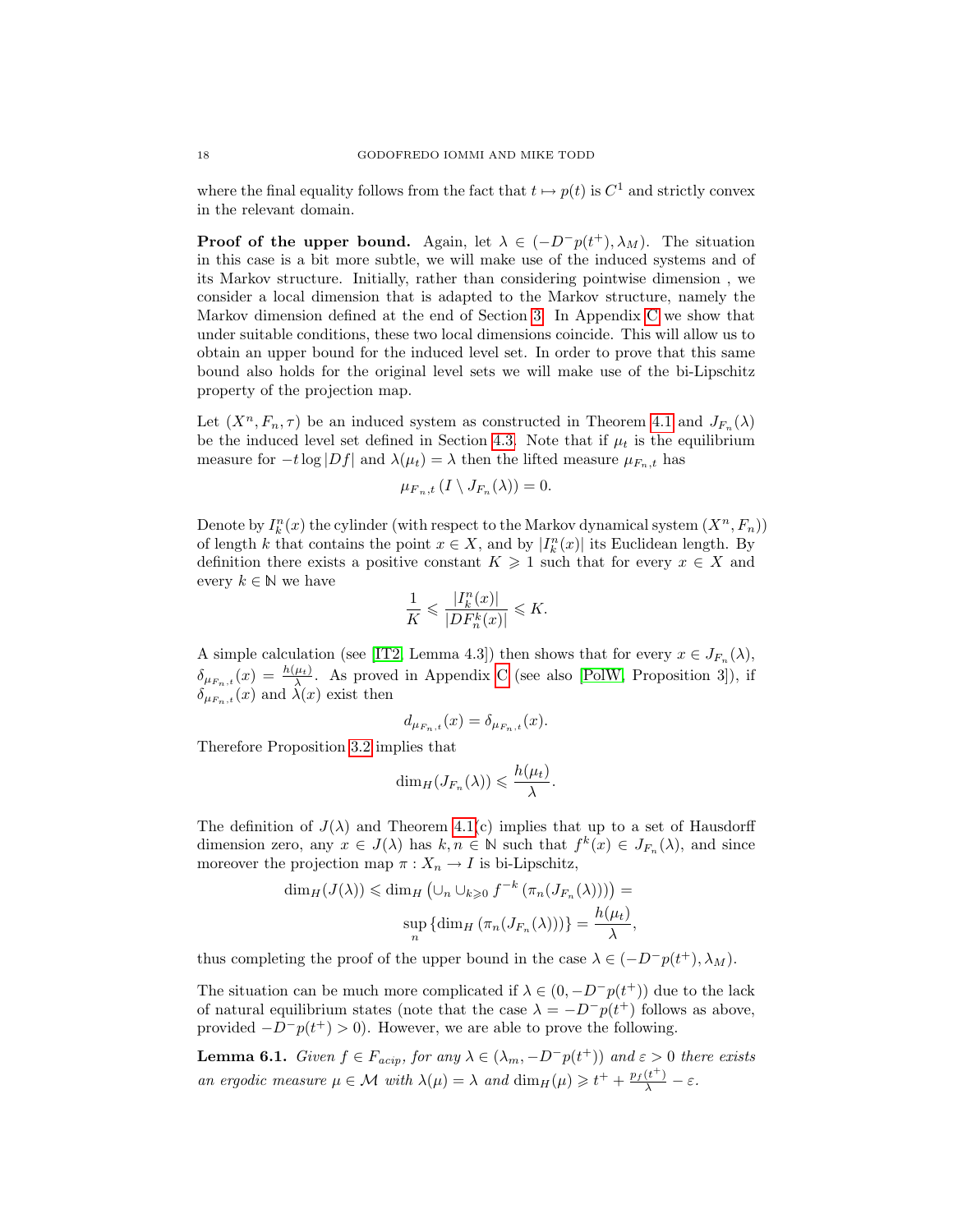The proof is obtained by approximating  $(I, f)$  by hyperbolic sets on which we have equilibrium states with relatively small Lyapunov exponent and large Hausdorff dimension. The hyperbolic sets are invariant sets for truncated inducing schemes. For the particular case of  $\lambda_m(f) > 0$  this covers the statement of Theorem [B](#page-5-1) for  $\lambda \in A$ . For the particular case that  $\lambda_m(f) = 0$ , since  $t^+ = 1$  and  $p_f(t^+) = 0$ , such a choice of  $\lambda$  gives a measure with  $\dim_H(\mu) \geq 1$ .

The same approximation argument together with the result of Barreira and Schmeling  $[BaS]$  allows us to prove that the irregular set  $J'$  has full Hausdorff dimension.

# Acknowledgements

<span id="page-18-0"></span>The authors would like to thank H. Bruin, K. Gelfert, L. Olsen, I. Petrykiewicz, J. Rivera-Letelier and the referee for their useful comments.

### Appendix A. Hofbauer extension

In this section we describe the Hofbauer extension, the construction of which underlies many of the results presented here. We will not explain our use of its properties in great detail for the sake of brevity. The setup we present here can be applied to general dynamical systems, since it only uses the structure of dynamically defined cylinders. An alternative way of thinking of the Hofbauer extension specifically for the case of multimodal interval maps, which explicitly makes use of the critical set, is presented in [\[BB\]](#page-25-21).

We let  $C_n[x]$  denote the member of  $\mathcal{P}_n$ , defined as above, containing x. If  $x \in$  $\cup_{n\geq 0} f^{-n}(\mathcal{C}r)$  there may be more than one such interval, but this ambiguity will not cause us any problems here.

The Hofbauer extension is defined as

$$
\hat{I}:=\bigsqcup_{k\geqslant 0}\bigsqcup_{\mathbf{C}_k\in\mathcal{P}_k}f^k(\mathbf{C}_k)/\sim
$$

where  $f^k(C_k) \sim f^{k'}(C_{k'})$  as components of the disjoint union  $\hat{I}$  if  $f^k(C_k) = f^{k'}(C_{k'})$ as subsets in I. Let  $\mathcal D$  be the collection of domains of  $\hat{I}$  and  $\hat{\pi} : \hat{I} \to I$  be the natural inclusion map. A point  $\hat{x} \in \hat{I}$  can be represented by  $(x, D)$  where  $\hat{x} \in D$  for  $D \in \mathcal{D}$ and  $x = \hat{\pi}(\hat{x})$ . Given  $\hat{x} \in \hat{I}$ , we can denote the domain  $D \in \mathcal{D}$  it belongs to by  $D_{\hat{x}}$ .

The map  $\hat{f}: \hat{I} \to \hat{I}$  is defined by

$$
\hat{f}(\hat{x}) = \hat{f}(x, D) = (f(x), D')
$$

if there are cylinder sets  $C_k \supset C_{k+1}$  such that  $x \in f^k(C_{k+1}) \subset f^k(C_k) = D$  and  $D' = f^{k+1}(C_{k+1})$ . In this case, we write  $D \to D'$ , giving  $(D, \to)$  the structure of a directed graph. Therefore, the map  $\hat{\pi}$  acts as a semiconjugacy between f and f:

$$
\hat{\pi}\circ\hat{f}=f\circ\hat{\pi}.
$$

We denote the 'base' of  $\hat{I}$ , the copy of  $I$  in  $\hat{I}$ , by  $D_0$ . For  $D \in \mathcal{D}$ , we define lev(D) to be the length of the shortest path  $D_0 \rightarrow \cdots \rightarrow D$  starting at the base  $D_0$ . For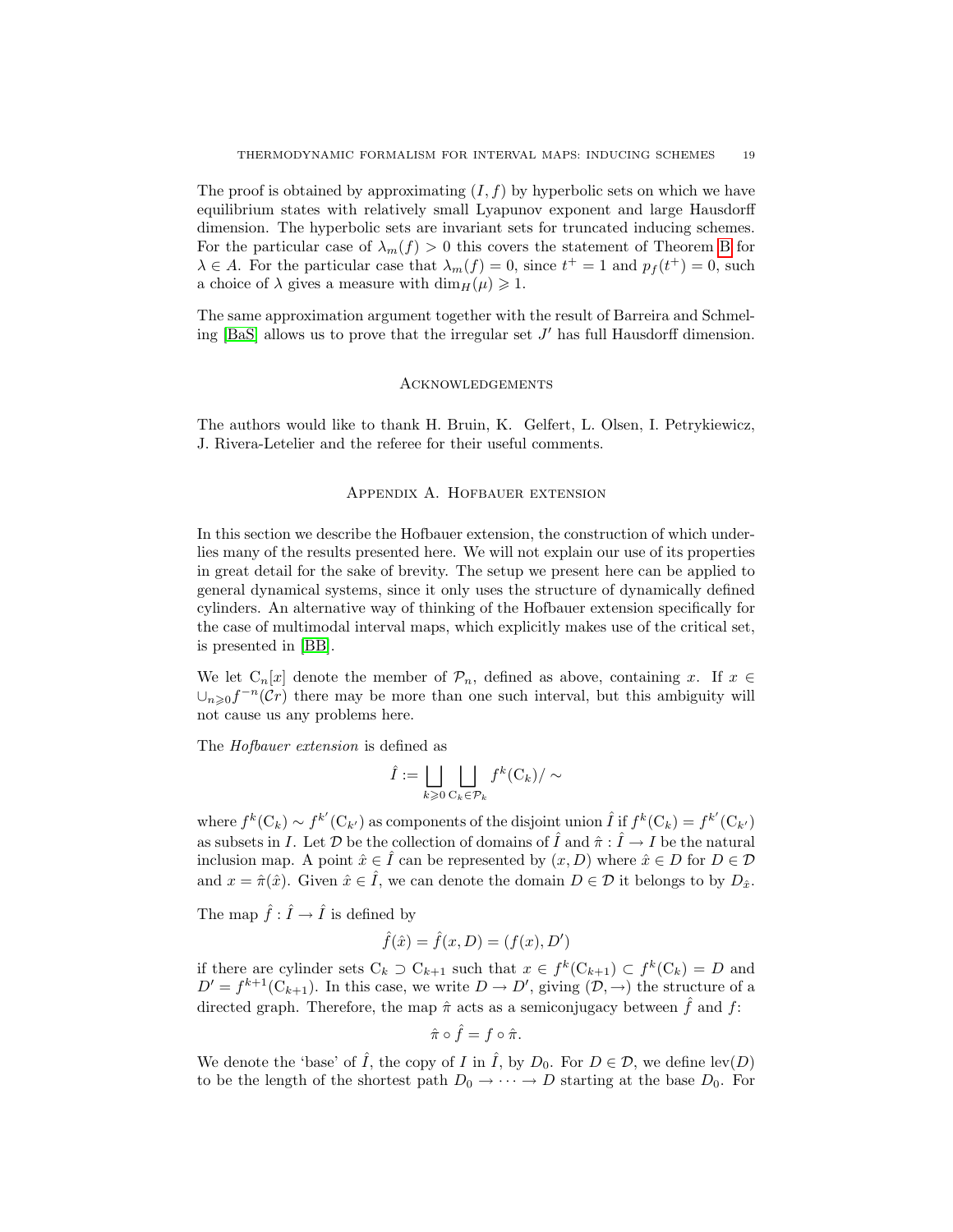each  $R \in \mathbb{N}$ , let  $\bar{I}_R$  be the compact part of the Hofbauer extension defined by

$$
\hat{I}_R := \sqcup \{ D \in \mathcal{D} : \text{lev}(D) \leq R \}.
$$

For maps in F, we can say more about the graph structure of  $(\mathcal{D}, \rightarrow)$  since Lemma 1 of [\[BT2\]](#page-25-9) implies that if  $f \in \mathcal{F}$  then there is a closed primitive subgraph  $\mathcal{D}_{\mathcal{T}}$  of  $\mathcal{D}$ . That is, for any  $D, D' \in \mathcal{D}_{\mathcal{T}}$  there is a path  $D \to \cdots \to D'$ ; and for any  $D \in \mathcal{D}_{\mathcal{T}}$ , if there is a path  $D \to D'$  then  $D' \in \mathcal{D}_{\mathcal{T}}$  too. We can denote the disjoint union of these domains by  $\hat{I}_{\mathcal{T}}$ . The same lemma says that if  $f \in \mathcal{F}$  then  $\hat{\pi}(\hat{I}_{\mathcal{T}}) = \Omega$ , the non-wandering set and  $\hat{f}$  is transitive on  $\hat{I}_{\mathcal{T}}$ . Theorem [A.1](#page-19-1) below gives these properties for transitive cusp maps.

Given an ergodic measure  $\mu \in \mathcal{M}_f$ , we say that  $\mu$  lifts to  $\hat{I}$  if there exists an ergodic  $\hat{f}$ -invariant probability measure  $\hat{\mu}$  on  $\hat{I}$  such that  $\hat{\mu} \circ \hat{\pi}^{-1} = \mu$ . For  $f \in \mathcal{F}$ , if  $\mu \in \mathcal{M}_f$ is ergodic and  $\lambda(\mu) > 0$  then  $\mu$  lifts to  $\hat{I}$ , see [\[K2,](#page-26-21) [BK\]](#page-25-8).

For use later, we say that (†) holds if for any  $\hat{x}, \hat{y} \notin \partial \hat{I}$  with  $\hat{\pi}(x) = \hat{\pi}(y)$  there exists *n* such that  $\hat{f}^n(\hat{x}) = \hat{f}^n(\hat{y})$ . This property holds for cusp maps by the construction of  $\hat{I}$  using the partition  $\{I_i\}_i$  given in Definition [1.1.](#page-6-0)

We only use the following result in the context of equilibrium states for cusp maps with no singularities. However, for interest we state the theorem in greater generality.

**Theorem A.1.** Suppose that  $f : I \to I$  is a transitive cusp map with topological entropy  $h_{top}(f) > 0$ . Then:

- (1) there is a transitive part  $\hat{I}_{\mathcal{T}}$  of the extension such that  $\hat{\pi}(\hat{I}_{\mathcal{T}}) = I$ ;
- (2) any measure  $\mu \in \mathcal{M}_f$  with  $0 < \lambda(\mu) < \infty$  lifts to  $\hat{\mu}$  with  $\mu = \hat{\mu} \circ \hat{\pi}^{-1}$ ;
- <span id="page-19-1"></span>(3) for each  $\varepsilon > 0$  there exists  $\eta > 0$  and a compact set  $\hat{K} \subset \hat{I}_{\mathcal{T}} \setminus \partial \hat{I}$  such that any measure  $\mu \in \mathcal{M}_f$  with  $h(\mu) > \varepsilon$  and  $0 < \lambda(\mu) < \infty$  has  $\hat{\mu}(\hat{K}) > \eta$ .

Appendix B. Projecting conformal measures

<span id="page-19-0"></span>In Section [4](#page-12-0) we outlined the relation between invariant measures for inducing schemes and for the original system. Here we are concerned with proving analogous results for conformal measures. We show how, given a suitable inducing scheme, the conformal measure for the induced system can be projected to the original system (and vice versa). One way of doing this was described in [\[T\]](#page-27-24) where the structure of the Hofbauer extension was used. Here we use a method inspired by that construction, but not directly appealing to it. Note that one could also write the proofs here with notation from the Young tower. The conformal measure so-constructed can by used to prove Theorem B via Proposition B.2 in [\[IT2\]](#page-26-4).

**Lemma B.1.** A  $\varphi$ -conformal measure  $m_{\varphi}$  for  $(I, f)$  is also a  $\Phi$ -conformal measure for  $(X, F)$  if  $m_{\varphi}(\cup_i X_i) = m_{\varphi}(X)$ .

The lemma says that  $m_{\varphi}$  'lifts' to  $(X, F)$ . The proof is elementary since for  $x \in X_i$ ,  $dm_{\varphi}(F(x)) = dm_{\varphi}(f^{\tau_i}(x)) = e^{-S_{\tau_i}\varphi(x)}dm_{\varphi}(x) = e^{-\Phi(x)}dm_{\varphi}(x),$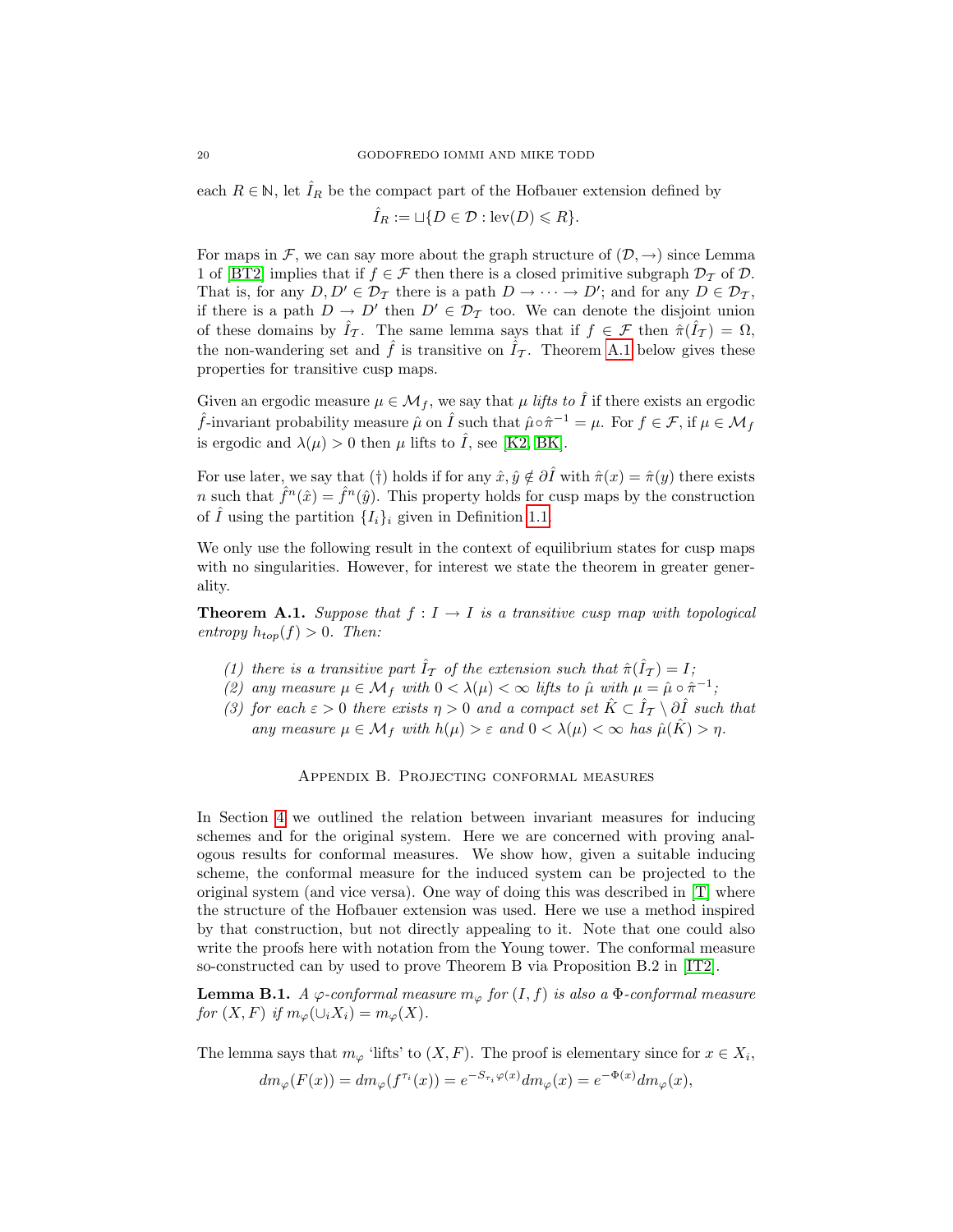and the complement of  $\bigcup_i X_i$  has zero measure. The point here is to prove the other direction: that for certain inducing schemes  $(X, F, \Phi)$ , any  $\Phi$ -conformal measure, if it exists, projects to a  $\varphi$ -conformal measure. To do this we will work with a certain type of inducing schemes:

**Condition** (\*): An inducing scheme  $(X, F, \tau)$  satisfies condition (\*) if for any  $x \in (X, F)^\infty$ , if  $y, y' \in (X, F)^\infty$  have  $f^k(y) = f^{k'}(y') = x$  for  $k, k' \in \mathbb{N}_0$ , then there exists  $n \in \mathbb{N}$  such that  $k+n$  and  $k'+n$  are inducing times for y and y' respectively.

It will turn out that this condition is satisfied by a natural class of inducing schemes, one way of obtaining which is the Hofbauer extension. With this in mind, one can compare Condition (∗) to condition (†) in Appendix [A.](#page-18-0)

<span id="page-20-0"></span>**Theorem B.1.** Suppose that  $f \in \mathcal{F}$  and  $(X, F, \tau)$  is an inducing scheme satisfying condition (\*). If  $\varphi: I \to [-\infty, \infty]$  has an induced version  $\Phi: X \to [-\infty, \infty)$  with a Φ-conformal probability measure  $m_{\Phi}$ , then  $m_{\Phi}$  projects to a  $\sigma$ -finite  $\varphi$ -conformal measure  $m_{\varphi}$ , where  $\mu_{\varphi} \ll m_{\varphi}$ .

Moreover,  $m_{\varphi}$  is a finite measure if  $\varphi$  is bounded below: the measure is also finite if for each  $x \in {\varphi = -\infty}$  there exists  $n \in \mathbb{N}_0$  such that  $f^n(x) \in X$  and for any y in neighbourhood of x,  $\varphi(f^k(y)) < \infty$  for  $1 \leq k \leq n-1$ .

Note that we allow  $\Phi$  to be  $-\infty$ , but not  $\infty$ : indeed for each i, and  $x \in X_i$  we allow  $S_j\varphi(x) = -\infty$  for any  $1 \leq j \leq \tau_i - 1$ , but not  $S_j\varphi(x) = +\infty$ .

*Proof.* First note that  $\Phi < \infty$  implies that for any set  $A \subset X$ ,  $m_{\Phi}(A) > 0$  implies  $m_{\Phi}(F(A)) > 0$ . This means that no set of positive measure can leave  $\cup_i X_i$  under iteration of F, i.e., for all  $k \in \mathbb{N}$ ,  $m_{\Phi}(F^{-k}(\cup_i X_i)) = 1$  and thus  $m_{\Phi}(X \cap (X, F)^\infty) =$ 1. We will spread the measure  $m_{\Phi}$  onto  $(X, F)^{\infty}$  as follows.

Suppose that  $x \in (X, F)^\infty$  is contained in some set  $f^k(X_i)$  for  $0 \leq k \leq \tau_i - 1$ . There may be many such pairs  $(i, k)$ , but we pick one arbitrarily and then later show that we could have chosen any and obtained the same result. There exists a unique  $y \in X_i$  such that  $f^k(y) = x$ . We define  $\nu_\varphi$  so that for any  $j \in \mathbb{N}_0$ ,

$$
d\nu_{\varphi}(f^j(x)) = e^{-S_{k+j}(y)} dm_{\Phi}(y).
$$

Clearly this gives a conformal measure locally since for  $j \in \mathbb{N}$ ,

 $d\nu_\varphi(f^j(x)) = e^{-S_{k+j}\varphi(y)}dm_{\Phi}(y) = e^{-S_j\varphi(x)}e^{-S_k\varphi(y)}dm_{\Phi}(y) = e^{-S_j\varphi(x)}d\nu_\varphi(x).$ 

Note that if  $k + j = \tau_i$  then  $f^{k+j}(x) = F(y)$  and

$$
d\nu_{\varphi}(F(y)) = d\nu_{\varphi}(f^{k+j}(x)) = e^{-S_{k+j}\varphi(y)}dm_{\Phi}(y) = e^{-\Phi(y)}dm_{\Phi}(y) = dm_{\Phi}(F(y)),
$$

by the  $\Phi$ -conformality of  $m_{\Phi}$ . This also extends to the case when  $k + j = \tau^p(y)$  for  $p \in \mathbb{N}$ , we obtain

$$
d\nu_{\varphi}(f^j(x)) = d\nu_{\varphi}(f^{k+j}(y)) = e^{-S_{k+j}\varphi(y)} dm_{\Phi}(y)
$$
  
=  $e^{-S_p \Phi(y)} dm_{\Phi}(y) = dm_{\Phi}(F^p(y)).$ 

To prove that the procedure given above is well-defined, we need to check that the same measure is assigned at x when there is  $i' \neq i$  and  $1 \leq k' \leq \tau_{i'} - 1$  such that x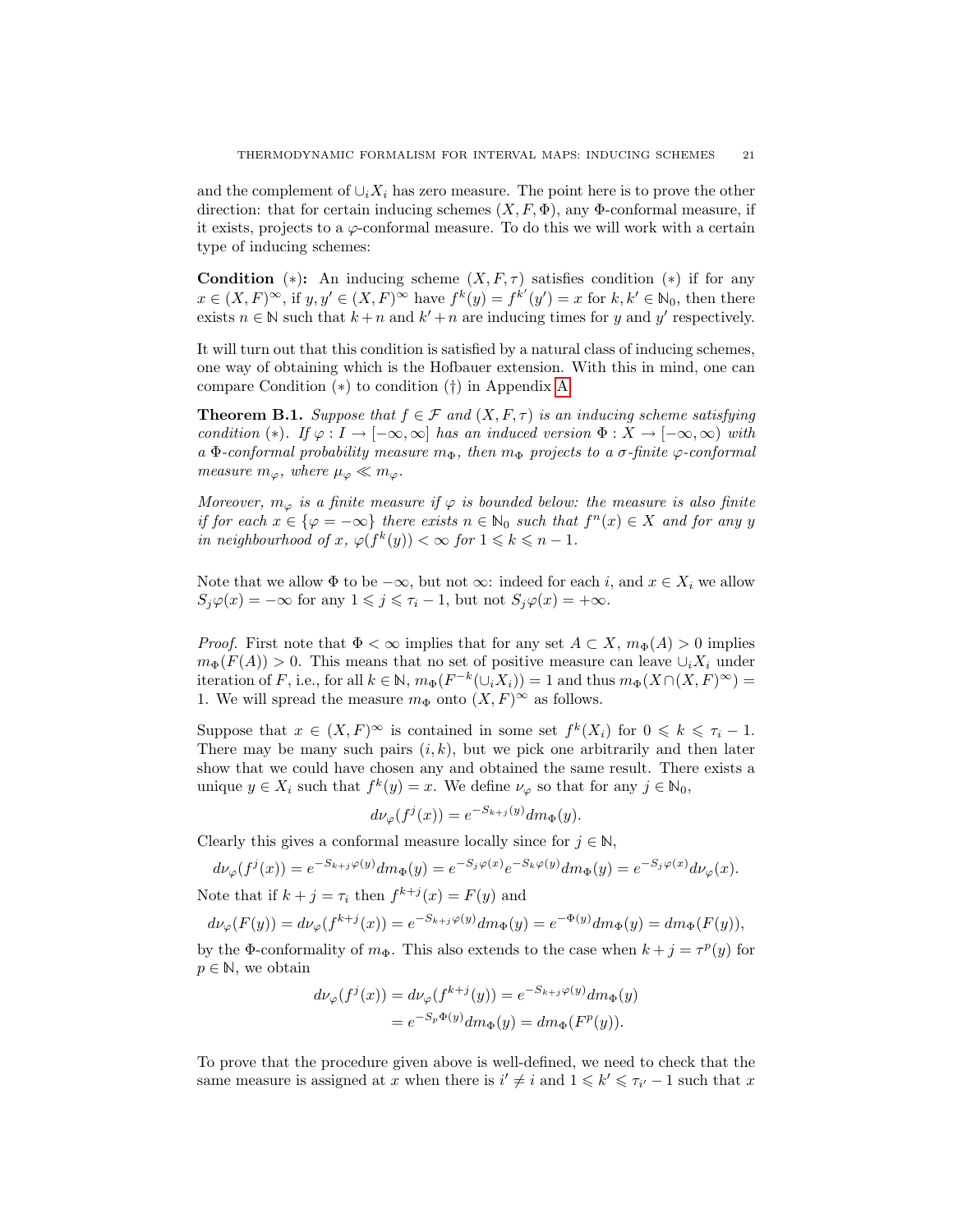is also contained in  $f^{i'}(X_{i'})$  and  $\tau_{i'} - k' = \tau_i - k$ . If we let  $\nu'_{\varphi}$  be the measure at x obtained analogously to  $\nu_{\varphi}$  but with i' and k' in place of i and k, and some point  $y' \in X_{i'}$  in place of  $y \in X_i$ , we must show that  $\nu'_{\varphi} = \nu_{\varphi}$ .

By condition (\*) there exists n such that  $k + n$  and  $k' + n$  are inducing times for y and  $y'$  respectively. Therefore, as in  $(??)$ ,

$$
d\nu'_{\varphi}(x) = e^{-S_n \varphi(x)} d\nu'_{\varphi}(f^n(x)) = e^{-S_n \varphi(x)} dm_{\Phi}(f^n(x))
$$
  
= 
$$
e^{-S_n \varphi(x)} d\nu_{\varphi}(f^n(x)) = d\nu_{\varphi}(x),
$$

so  $\nu'_{\varphi} = \nu_{\varphi}$ , as required.

For  $\sigma$ -finiteness of  $\nu_{\varphi}$ , notice that for any  $x \in \bigcup_{i \geq 1} \bigcup_{k=0}^{\tau_i-1} f^k(X_i)$ , we can choose a single element  $f^k(X_i)$  as above containing x to apportion measure at x. Since the resulting measure is finite,  $\nu_{\varphi}$  is  $\sigma$ -finite.

To prove that  $\nu_{\varphi}$  is actually finite when  $\varphi > -\infty$ , we use a topological property of f: that for any open set  $U \subset I$ , there exists  $n \in \mathbb{N}$  such that  $I = f^{n}(U)$ . We take  $U = X$ , and note that  $\nu_{\varphi}(X) = m_{\Phi}(X) = 1$ . Then by the conformality of  $\nu_{\varphi}$  and the fact that  $\varphi$  is bounded below, we have

$$
\nu_{\varphi}(I) = \nu_{\varphi}(f^n(X)) \leqslant \int_X e^{-S_n\varphi} \, d\nu_{\varphi} \leqslant e^{-n \inf \varphi} m_{\Phi}(X) < \infty.
$$

The fact that  $\nu_{\varphi} \ll m_{\varphi}$  follows from the construction.

By this argument, the only possible obstacle to  $\nu_{\varphi}$  being finite in the general case is if there is a point  $x \in I$  such that  $\varphi(x) = -\infty$ : in this case, any neighbourhood of  $x$  may have infinite measure. We consider this possibility as in the final part of the statement of the theorem: we take  $x \in {\varphi = -\infty}$ , and  $n \in \mathbb{N}_0$  such that  $f^{n}(x) \in X$  and  $\varphi(f^{k}(x)) < \infty$  for  $1 \leq k \leq n-1$ . Then there exists an interval  $U \ni x$  such that  $f^{n}(U) \subset X$  and  $S_{k}\varphi(y) < \infty$  for all  $y \in U$ . It suffices to prove that  $\nu_{\varphi}(U) < \infty$ . This follows since

$$
1 = \nu_{\varphi}(X) \geqslant \nu_{\varphi}(U) = \int_{U} e^{-S_n \varphi} d\nu_{\varphi} \geqslant e^{-\sup_{y \in U} S_n \varphi(y)} \nu_{\varphi}(U).
$$

We finish by setting  $m_{\varphi} = \nu_{\varphi}/\nu_{\varphi}(I)$ .

One of the main applications of this theorem is to maps  $f \in \mathcal{F}$  with potential  $-t \log |Df|$ . In particular we are interested in conformal measures for the potential  $\psi_t : x \mapsto -t \log |Df(x)| - P(-t \log |Df|)$ . By Theorem [B.1,](#page-20-0) in order to obtain a  $\psi_t$ -conformal measure it is sufficient to find an inducing scheme  $(X, F, \tau)$  satisfying condition (\*) with a  $\Psi_t$ -conformal measure  $m_{\Psi_t}$  (where  $\Psi_t =$  $-t\log|DF| - \tau P(-t\log|DF|)$ . The existence of such schemes is studied in [\[BK\]](#page-25-8), [\[PS\]](#page-27-8), [\[BT2\]](#page-25-9) and [\[IT1\]](#page-26-3). We address this in the next section.

B.1. Decent returns and natural conformal measures. In this section we introduce a useful kind of inducing scheme, which in particular satisfies condition (∗).

$$
\qquad \qquad \Box
$$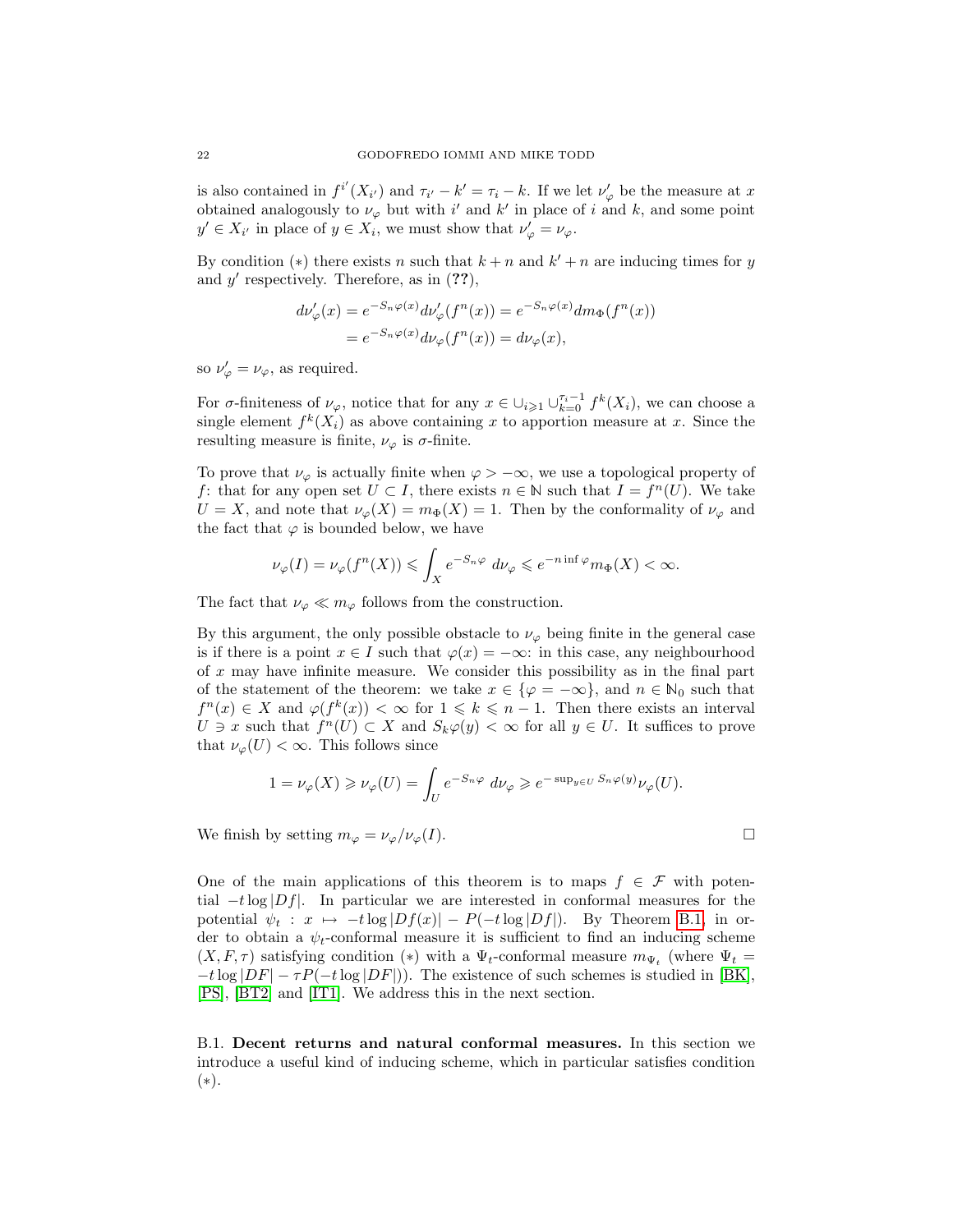Suppose that  $A \subset I$  is an interval and  $\delta > 0$ . We define  $(1+2\delta)A$  to be the interval concentric with A, but with length  $(1+2\delta)|A|$  (we will always implicitly assume that  $(1+2\delta)A$  is still contained in I). For a set  $B\subset I$ , we say that A is  $\delta$ -well inside B if  $(1+2\delta)A \subset B$ .

The following is simply an application of the Koebe lemma, see [\[MeSt,](#page-26-22) Chapter IV], which applies in our case since  $f \in \mathcal{F}$  has negative Schwarzian derivative.

<span id="page-22-0"></span>**Lemma B.2.** Suppose that  $f \in \mathcal{F}$  and  $A \subset I$  is such that  $f^n : (1 + 2\delta)A \rightarrow$  $f^{n}((1+2\delta)A)$  is a diffeomorphism. Then for all  $x, y \in A$ ,

$$
\frac{\delta^2}{1+\delta^2} \leqslant \frac{Df^n(x)}{Df^n(y)} \leqslant \frac{1+\delta^2}{\delta^2}.
$$

Given  $f \in \mathcal{F}$ , an interval  $X \in I$  and  $\delta > 0$ , we say that a point  $x \in X$  makes a δ-decent return to X at time  $n \in \mathbb{N}$  if there exists an interval  $A'(\delta, x)$  containing x such that  $f^n: A'(\delta, x) \to (1+2\delta)X$  is a diffeomorphism. Let  $A(\delta, x) \subset A'(\delta, x)$  be such that  $f^n : A(\delta, x) \to X$  is a diffeomorphism. The smallest such  $n \in \mathbb{N}$  is called the first  $\delta$ -decent return to X.

The idea is that this will give us a very natural inducing scheme. To ensure this, we need one more idea: we say that our interval X is  $\delta$ -nice for any  $x, y \in X$ , either  $A(\delta, x) = A(\delta, y)$  or  $A(\delta, x)$  and  $A(\delta, y)$  intersect in at most one point. One way to ensure this is to use the usual notion of 'nice interval': an interval  $X$  is nice if  $f<sup>n</sup>(\partial X) \cap int(A) = \emptyset$  for all  $n \in \mathbb{N}$ . This in turn can, for example, be guaranteed if we let  $p$  be a periodic point and let  $X$  be an open interval bounded by points in the orbit of  $p$ , but not containing any points of that orbit. By Lemma [B.2](#page-22-0) below, this process produces a 'decent' inducing scheme.

It is proved in [\[B\]](#page-25-22) that decent inducing schemes can be produced by the Hofbauer extension for f, and thus that such an inducing scheme  $(X, F, \tau)$  satisfies condition (∗).

<span id="page-22-1"></span>**Theorem B.2.** Given  $f \in \mathcal{F}$ , for each  $t < t^+$  there exists an inducing scheme  $(X, F, \tau)$  satisfying condition (\*) and a  $\Psi_t$ -conformal measure  $m_{\Psi_t}$ .

This is essentially proved putting together the main theorem of [\[IT1\]](#page-26-3) and the decent inducing schemes produced in [\[B\]](#page-25-22).

An immediate corollary of Theorems [B.1](#page-20-0) and [B.2](#page-22-1) is:

**Corollary B.1.** Given  $f \in \mathcal{F}$ , for each  $t < t^+$  there exists a  $\psi_t$ -conformal measure  $m_{\psi_t}$ .

On can also apply this result to any Hölder potential  $\varphi: I \to \mathbb{R}$  satisfying sup  $\varphi$  <  $P(\varphi)$ , see [\[BT1\]](#page-25-23) and [\[IT1\]](#page-26-3). However, such conformal measures were already known, see [\[K1\]](#page-26-23). Actually, it has been recently shown by Li and Rivera-Letelier [\[LiR\]](#page-26-24) that for maps  $f \in \mathcal{F}$  such that for every critical value c we have  $\lim_{n\to\infty} |Df^n(f(c))|$  $\infty$  every Hölder potential  $\varphi$  satisfies  $\frac{1}{n}$  sup  $S_n\varphi < P(\varphi)$  and that this is enough to guarantee the existence and uniqueness of equilibrium states, conformal measures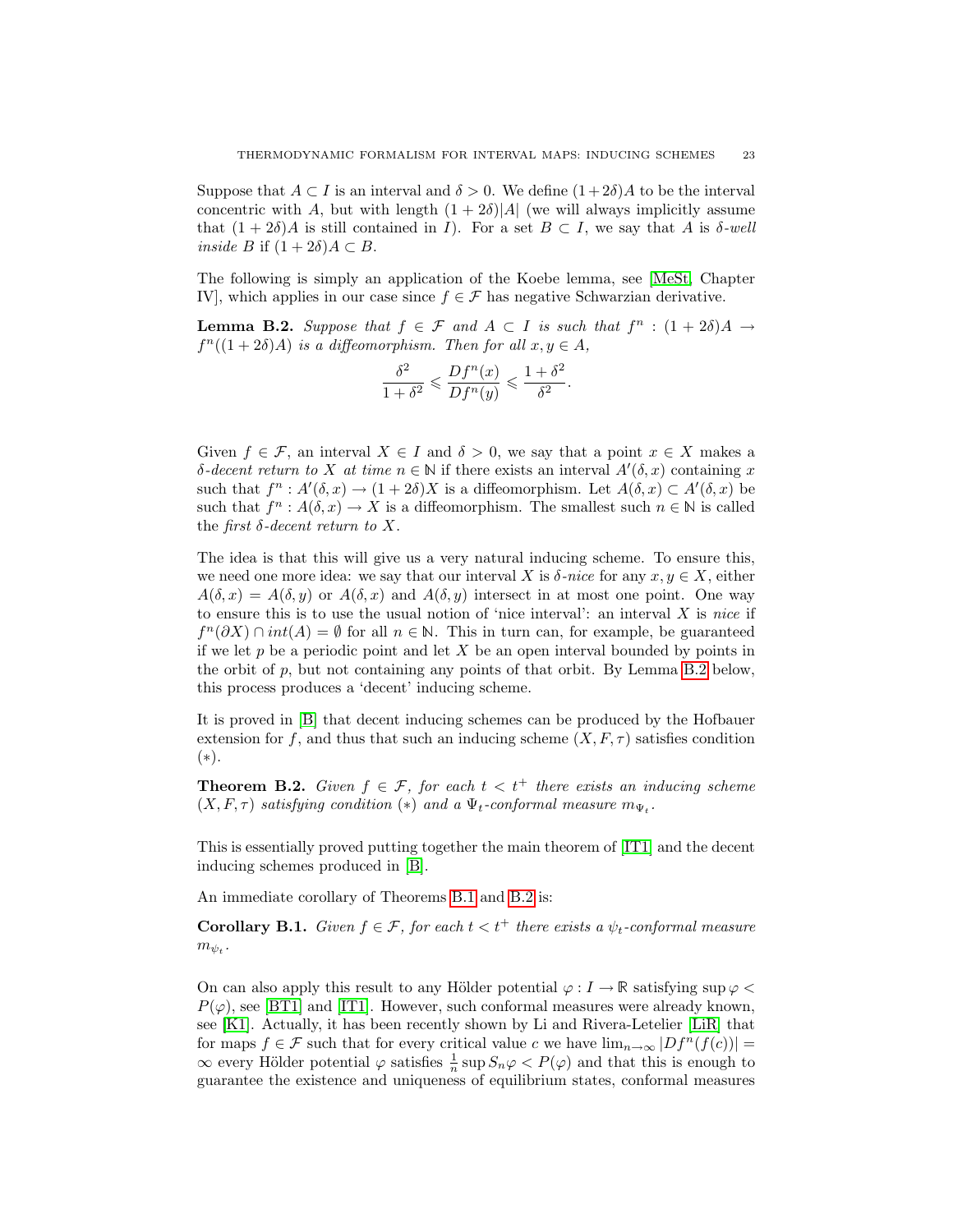and real analyticity of the pressure function. This remarkable result allows for the improvement of Theorem B in [\[IT2\]](#page-26-4).

#### <span id="page-23-0"></span>Appendix C. Equality of pointwise and Markov dimensions

In [\[OP\]](#page-26-25), work was done to explain a case of [\[PolW,](#page-27-11) Proposition 3] which relates pointwise dimension and Markov dimension for a so-called EMR (Expanding Markov Rényi) transformation  $(I_0, T)$ : for a precise definition of an EMR see [\[PolW\]](#page-27-11), but for our purposes here, just suppose that it satisfies all the properties of an inducing scheme described in Section [4,](#page-12-0) but with  $\tau \equiv 1$ . The key issue is the part where they show, under the assumption that the Markov dimension  $\delta_{\mu}(x)$ exists at x, that  $\underline{d}_{\mu}(x) \geq \delta_{\mu}(x)$ . In this section we alter the definition of an EMR transformation in order to obtain this result.

For  $I_0 \subset I$ , the EMR is a map  $T: I'_0 \to I_0$  where  $I'_0 := \cup_{i \in \mathbb{N}} I_{1,i}$  and for each  $i \in \mathbb{N}, T : I_{1,i} \to I_0$  is a diffeomorphism, and  $\inf\{|DT(x)| : x \in I'_0\} > 1$ . For  $x \in I'_0$ , if  $T^n(x)$  is defined, let  $I_n(x)$  denote the *n*-cylinder at x; recall that this is the maximal set around x such that  $T^n : I_n(x) \to I_0$  is a diffeomorphism. We can list these intervals as  $\{I_{n,1}, I_{n,2}, \ldots\}$ . Let  $I_0''$  be the set of points for which  $T^n$  is defined for all  $n \in \mathbb{N}_0$ , i.e.,  $I_0'' = \{x \in I_0' : T^n(x) \in I_0' \text{ for all } n \geq 1\}.$ 

Given that we have a Markov structure for our system, and thus a natural partition into 1-cylinders, we can define the Markov dimension as usual for points in  $I_0''$ .

By definition of an EMR, or an inducing scheme, there exists  $K_1 \geq 1$  such that

<span id="page-23-1"></span>
$$
\frac{1}{K_1} \leq \frac{|I_n(x)|}{|DT^n(x)|^{-1}} \leq K_1.
$$
\n(3)

Now recall that if  $\mu$  is an equilibrium state (a Gibbs measure) for  $\Phi$  then there exists  $C \geq 1$  such that

<span id="page-23-2"></span>
$$
\frac{1}{C} \leqslant \frac{\mu(I_n(x))}{e^{-nP(\Phi) + \sum_{j=0}^{n-1} \Phi(T^j(y))}} \leqslant C,
$$
\n<sup>(4)</sup>

for all  $y \in I_n(x)$ . Let  $\overline{\Phi}(x)$  denote the Birkhoff average at x, if it exists.

The following is essentially proved in [\[PolW\]](#page-27-11), but with some minor errors, so we give the proof again here.

<span id="page-23-3"></span>**Lemma C.1.** Suppose that for  $x \in I''_0$ ,  $\delta_\mu(x)$  and  $\overline{\Phi}(x)$  exist. Then  $\overline{d}_\mu(x) \leq \delta_\mu(x)$ .

*Proof.* Given  $r > 0$  there exists a unique  $n = n(r)$  such that  $K_1|DT^n(x)|^{-1} < r \leq$  $K_1|DT^{n-1}(x)|^{-1}$ . So  $r>|I_n(x)|$  by [\(3\)](#page-23-1) and  $I_n(x) \subset B(x, |I_n(x)|) \subset B(x,r)$ . Then

$$
\frac{\log \mu(B(x,r))}{\log r} \leqslant \frac{\log(\mu(I_n(x)))}{\log(K_1|DT^{n-1}(x)|^{-1})} \leqslant \frac{\log \mu(I_{n-1}(x))}{\log(K_1^2|I_{n-1}(x)|)} \frac{\log \mu(I_n(x))}{\log \mu(I_{n-1}(x))}.
$$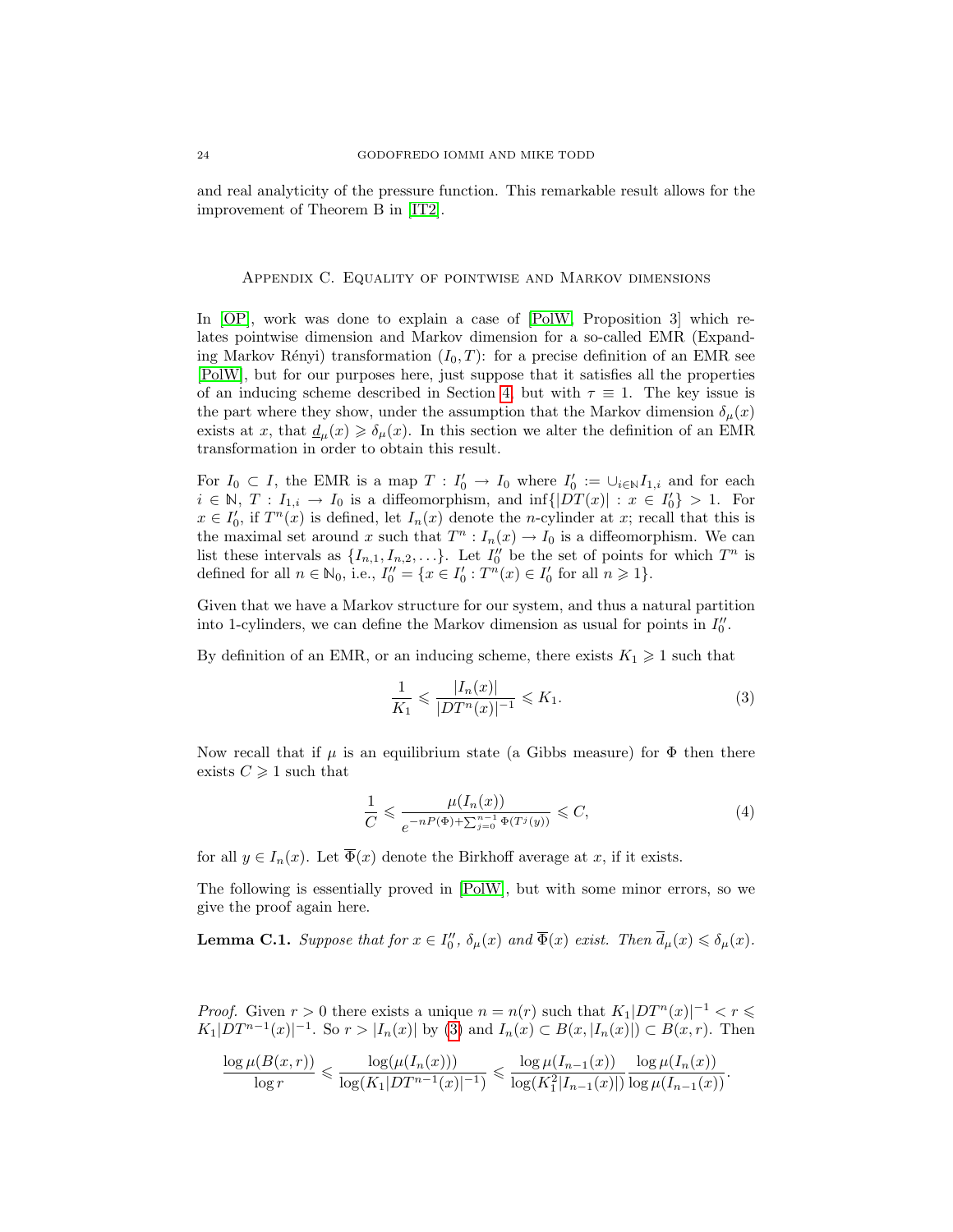By the Gibbs property [\(4\)](#page-23-2),

$$
\frac{\log \mu(I_n(x))}{\log \mu(I_{n-1}(x))} \leqslant \frac{-nP(\Phi) + \sum_{j=0}^{n-1} \Phi(T^j(x)) + \log C}{-(n-1)P(\Phi) + \sum_{j=0}^{n-2} \Phi(T^j(x)) - \log C}.
$$

Suppose that  $\overline{\Phi}(x)$  exists. Then we can divide the numerator and denominator of the ratio on the right above by n to show that  $\lim_{n\to\infty} \frac{\log \mu(I_n(x))}{\log \mu(I_{n-1}(x))} \leq 1$ . This follows since both  $\frac{1}{n} \sum_{j=0}^{n-1} \Phi(T^j(x))$  and  $\frac{1}{n} \sum_{j=0}^{n-2} \Phi(T^j(x)) = \left(\frac{n-1}{n}\right) \frac{1}{n-1} \sum_{j=0}^{n-2} \Phi(T^j(x))$ tend to  $\overline{\Phi}(x)$  as  $n \to \infty$ . Therefore, taking limits in r we prove the lemma.

In order to prove a reverse inequality to that in the previous lemma, we change the definition of an EMR. Observing that this new condition can be satisfied by the inducing schemes used in, for example, [\[IT2\]](#page-26-4).

We extend the system as follows. In the interval  $I$  (which is the ambient space containing  $I_0$ ), let  $I_0^{\ell}$ ,  $I_0^r$  be intervals adjacent to  $I_0$  and set  $\hat{I}_0 := I_0^{\ell} \cup I_0 \cup I_0^r$ . We will assume that for any  $n \in \mathbb{N}$  and  $i \in \mathbb{N}$ , the map  $T^n : I_{n,i} \to I_0$  has an extension  $\hat{T}^n$  so that for an interval  $\hat{I}_0 \supset \hat{I}_{n,i} \supset I_{n,i}$ , the map  $\hat{T}^n|_{\hat{I}_{n,i}} : \hat{I}_{n,i} \to \hat{I}_0$  is a diffeomorphism. By 'extension', we mean that  $\hat{T}^n|_{I_{n,i}} = T^n|_{I_{n,i}}$ .

We further assume that for there exists  $K_2 \geq 1$  such that

<span id="page-24-1"></span>
$$
\frac{1}{K_2} \leq \frac{|I_n^{\ell}(x)|}{|I_n(x)|}, \frac{|I_n^r(x)|}{|I_n(x)|} \leqslant K_2.
$$
\n(5)

Also assume that the Gibbs property extends to  $\hat{T}$ , that is [\(4\)](#page-23-2) holds as well as the following: there exists  $K_3 \geq 1$  such that

$$
\frac{1}{K_3} \leqslant \frac{\mu(\widehat{I}_n(x))}{\mu(I_n(x))} \leqslant K_3.
$$

Note that in the setting of [\[IT2\]](#page-26-4),  $\frac{\mu(\hat{I}_n(x))}{\mu(I_n(x))}$  is simply  $\frac{m_\varphi(\hat{I}_0)}{m_\varphi(I_0)}$  multiplied by some distortion constant (here  $m_{\varphi}$  is  $\varphi$ -conformal measure on *I*).

<span id="page-24-0"></span>**Lemma C.2.** Suppose that for  $x \in I''_0$ ,  $\delta_\mu(x)$  and  $\overline{\Phi}(x)$  exist. Then  $\underline{d}_\mu(x) \geq \delta_\mu(x)$ .

Therefore, combining Lemmas [C.1](#page-23-3) and [C.2,](#page-24-0) if  $\delta_u(x)$  and  $\overline{\Phi}(x)$  exist, then  $\overline{d}_u(x)$  $\delta_{\mu}(x)$ .

*Proof.* Given  $r > 0$  there exists a unique  $n = n(r)$  such that  $\frac{1}{K_1K_2}|DT^n(x)|^{-1} <$  $r \leqslant \frac{1}{K_1K_2} |DT^{n-1}(x)|^{-1}$ . So  $r \leqslant \frac{|I_{n-1}(x)|}{K_2}$  $\frac{|x_1-x_2|}{K_2} \leqslant |I_{n-1}^{\ell}(x)|, |I_{n-1}^r(x)|$  by [\(3\)](#page-23-1) and [\(5\)](#page-24-1), which implies that  $B(x, r) \subset \hat{I}_{n-1}(x)$ . Then

$$
\frac{\log \mu(B(x,r))}{\log r} \geqslant \frac{\log(\mu(\hat{I}_{n-1}(x)))}{\log \left(\frac{1}{K_1K_2}|DT^n(x)|^{-1}\right)} \geqslant \frac{\log \left(K_3\mu(I_n(x))\right)}{\log \left(\frac{1}{K_1^2K_2}|I_n(x)|\right)} \frac{\log \left(K_3\mu(I_{n-1}(x))\right)}{\log \left(K_3\mu(I_n(x))\right)}.
$$

As in Lemma [C.1,](#page-23-3) taking limits in r proves the lemma.  $\square$ 

The rest of [\[PolW,](#page-27-11) Proposition 3] follows similarly.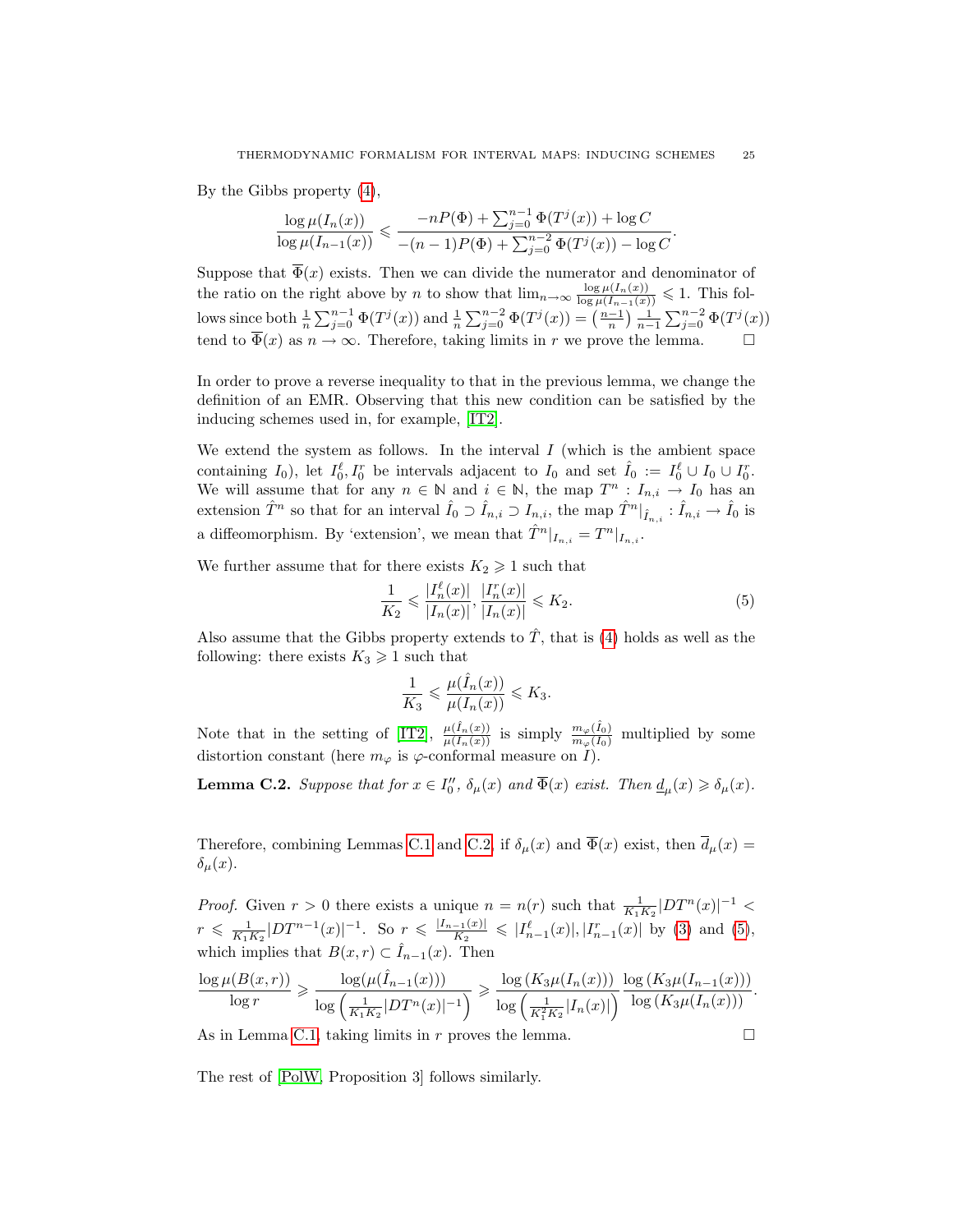# **REFERENCES**

- <span id="page-25-19"></span>[A] L.M. Abramov, On the entropy of a flow, Dokl. Akad. Nauk SSSR 128 (1959) 873–875. pages 14
- <span id="page-25-5"></span>[AL] A. Avila, M. Lyubich, Hausdorff dimension and conformal measures of Feigenbaum Julia sets, J. Amer. Math. Soc. 21 (2008) 305-363. pages 5
- <span id="page-25-20"></span>[BaS] L. Barreira, J. Schmeling, Sets of "non-typical" points have full topological entropy and full Hausdorff dimension, Israel J. Math. 116 (2000) 29–70. pages 19
- <span id="page-25-13"></span>[BI] L. Barreira, G. Iommi Multifractal analysis and phase transitions for hyperbolic and parabolic horseshoes. Israel Journal of Mathematics 181 (2011) 347-379. pages 6
- <span id="page-25-2"></span>[BC] M. Benedicks, L. Carleson, On iterations of  $1 - ax^2$  on  $(-1, 1)$ , Ann. of Math. 122 (1985) 1–25. pages 2
- <span id="page-25-1"></span>[Bo] R. Bowen, Equilibrium states and the ergodic theory of Anosov diffeomorphisms. Second revised edition. With a preface by David Ruelle. Edited by Jean-René Chazottes. Lecture Notes in Mathematics, 470. Springer-Verlag, Berlin, 2008. pages 2, 11
- <span id="page-25-21"></span>[BB] K.M. Brucks, H. Bruin, Topics from one-dimensional dynamics, London Mathematical Society Student Texts, 62. Cambridge University Press, Cambridge, 2004. pages 19
- <span id="page-25-22"></span>[B] H. Bruin, Induced maps, Markov extensions and invariant measures in one-dimensional dynamics, Comm. Math. Phys. 168 (1995) 571–580. pages 23
- <span id="page-25-8"></span>[BK] H. Bruin, G. Keller. Equilibrium states for S-unimodal maps, Ergodic Theory Dynam. Systems 18 (1998) 765–789. pages 5, 20, 22
- <span id="page-25-4"></span>[BRSS] H. Bruin, J. Rivera-Letelier, W. Shen, S. van Strien, Large derivatives, backward contraction and invariant densities for interval maps, Invent. Math. 172 (2008) 509–593. pages 4
- <span id="page-25-23"></span>[BT1] H. Bruin, M. Todd, Equilibrium states for potentials with  $\sup \varphi - \inf \varphi < h_{top}(f)$ , Comm. Math. Phys. 283 (2008) 579–611. pages 23
- <span id="page-25-9"></span>[BT2] H. Bruin, M. Todd, Equilibrium states for interval maps: the potential -tlog |Df|, Ann. Sci. Éc. Norm. Supér. 42 (2009) 559–600. pages 5, 20, 22
- <span id="page-25-6"></span>[BT3] H. Bruin, M. Todd, Wild attractors and thermodynamic formalism, Preprint (arXiv1202.1770). pages 5
- <span id="page-25-17"></span>[BuS] J. Buzzi, O. Sarig, Uniqueness of equilibrium measures for countable Markov shifts and multidimensional piecewise expanding maps, Ergodic Theory Dynam. Systems 23 (2003) 1383–1400. pages 9
- <span id="page-25-11"></span>[CLP] P. Collet, J.L. Lebowitz, A. Porzio, The dimension spectrum of some dynamical systems. In Proceedings of the symposium on statistical mechanics of phase transitionsmathematical and physical aspects (Trebon, 1986), volume 47, pages 609–644, 1987. pages 6
- <span id="page-25-10"></span>[CR] D. Coronel, J. Rivera-Letelier, Low-temperature phase transitions in the quadratic family, Preprint (arXiv:1205.1833). pages 5
- <span id="page-25-18"></span>[CS] V. Cyr, O. Sarig, Spectral Gap and Transience for Ruelle Operators on Countable Markov Shifts, Comm. Math. Phys. 292 (2009) 637–666. pages 10
- <span id="page-25-16"></span>[D] N. Dobbs, On cusps and flat tops, Preprint (arXiv:0801.3815). pages 6, 7
- <span id="page-25-0"></span>[Dobr] R.L. Dobrušin, Description of a random field by means of conditional probabilities and conditions for its regularity, Teor. Verojatnost. i Primenen 13 (1968) 201–229. pages 2
- <span id="page-25-12"></span>[EP] J.-P. Eckmann, I. Procaccia, Fluctuations of dynamical scaling indices in nonlinear systems, Phys. Rev. A, 34 (1986) 659–661. pages 6
- <span id="page-25-7"></span>[F] M.E. Fisher, On discontinuity of the pressure, Comm. Math. Phys. 26 (1972) 6–14. pages 5
- <span id="page-25-3"></span>[GPR] K. Gelfert, F. Przytycki, M. Rams, Lyapunov spectrum for rational maps, Math. Annalen. 348 (2010) 965–1004 pages 4, 6
- <span id="page-25-15"></span>[GPRR] K. Gelfert, F. Przytycki, M. Rams, J. Rivera-Letelier Lyapunov spectrum for exceptional rational maps. Preprint (arXiv:1012.2593). pages 6
- <span id="page-25-14"></span>[GR] K. Gelfert, M. Rams, The Lyapunov spectrum of some parabolic systems, Ergodic Theory Dynam. Systems 29 (2009) 919–940. pages 6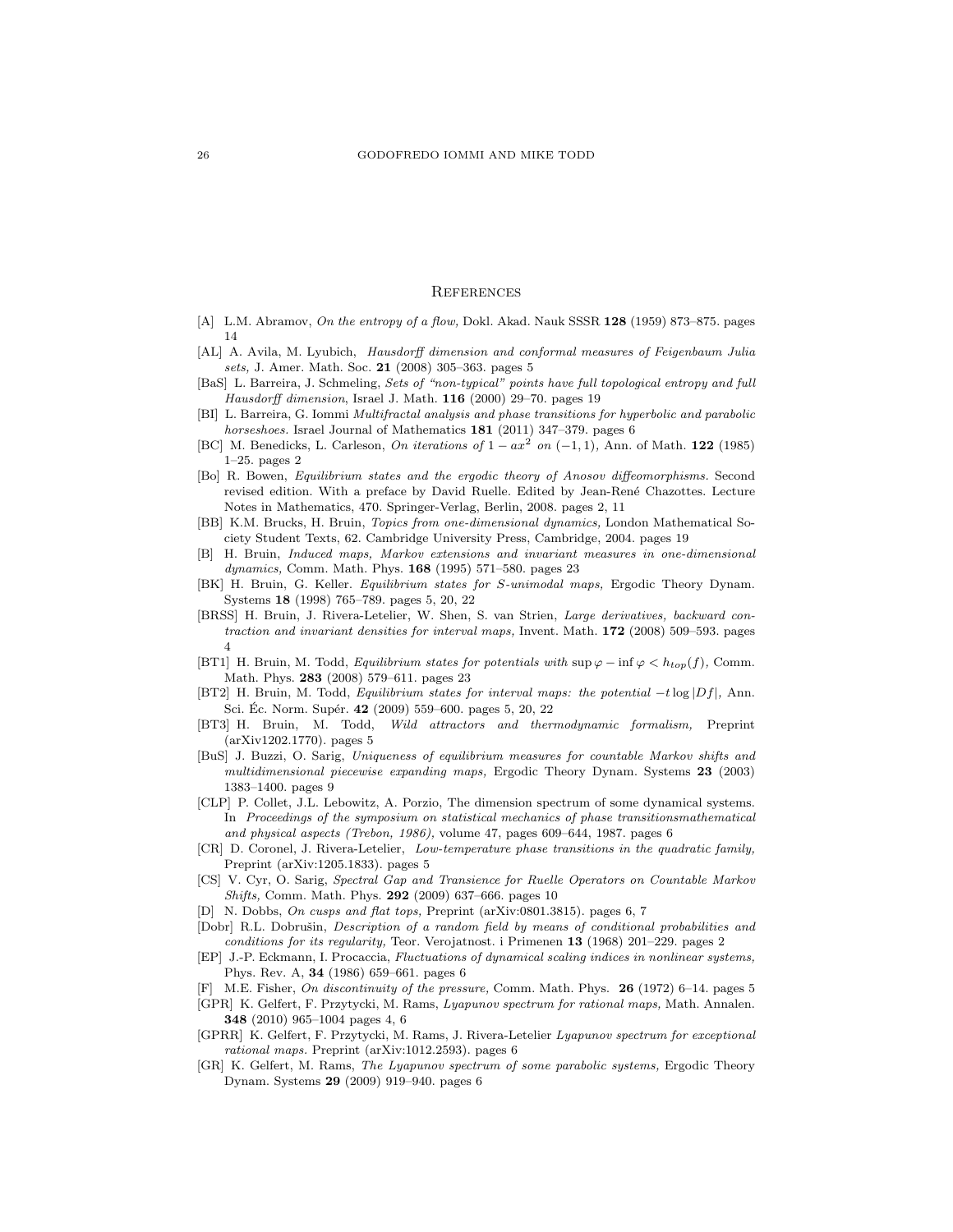- <span id="page-26-0"></span>[GW] E. Glasner, B. Weiss, Kazhdan's property T and the geometry of the collection of invariant measures, Geom. Funct. Anal. 7 (1997) 917–935. pages 1
- <span id="page-26-8"></span>[GSS] J. Graczyk, D. Sands, G. Świątek, Metric attractors for smooth unimodal maps, Ann. of Math. (2) 159 (2004) 725–740. pages 4
- <span id="page-26-16"></span>[Gu1] B.M. Gurevič, *Topological entropy for denumerable Markov chains*, Dokl. Akad. Nauk SSSR 10 (1969) 911–915. pages 8
- <span id="page-26-17"></span>[Gu2] B.M. Gurevič, *Shift entropy and Markov measures in the path space of a denumerable* graph, Dokl. Akad. Nauk SSSR 11 (1970) 744-747. pages 8
- <span id="page-26-11"></span>[HJK] T.C. Halsey, M.H. Jensen, L.P. Kadanoff, I. Procaccia, B.I. Shraiman, Fractal measures and their singularities: the characterization of strange sets, Phys. Rev. A (3) 33 (1986) 1141–1151. pages 6
- <span id="page-26-20"></span>[H] F. Hofbauer, Local dimension for piecewise monotonic maps on the interval, Ergodic Theory Dynam. Systems 15 (1995) 1119–1142. pages 17
- [HK] F. Hofbauer, G. Keller, Equilibrium states for piecewise monotonic transformations, Ergodic Theory Dynam. Systems 2 (1982) 23–43. pages
- <span id="page-26-3"></span>[IT1] G. Iommi, M. Todd, Natural equilibrium states for multimodal maps, Comm. Math. Phys. 300 (2010) 65–94. pages 2, 4, 16, 22, 23
- <span id="page-26-4"></span>[IT2] G. Iommi, M. Todd, Dimension theory for multimodal maps, Ann. Henri Poincaré 12 (2011) 591–620. pages 2, 4, 6, 14, 18, 20, 24, 25
- <span id="page-26-5"></span>[J] M.V. Jakobson, Absolutely continuous invariant measures for one-parameter families of onedimensional maps, Comm. Math. Phys. 81 (1981) 39-88. pages 2
- <span id="page-26-23"></span>[K1] G. Keller, Generalized bounded variation and applications to piecewise monotonic transformations, Z. Wahrsch. Verw. Gebiete  $69$  (1985) 461–478. pages 23
- <span id="page-26-21"></span>[K2] G. Keller, Lifting measures to Markov extensions, Monatsh. Math. 108 (1989) 183–200. pages 20
- <span id="page-26-2"></span>[K3] G. Keller, Equilibrium states in ergodic theory, London Mathematical Society Student Texts, 42. Cambridge University Press, Cambridge, 1998. pages 2
- <span id="page-26-19"></span>[KMS] M. Kesseböhmer, S. Munday, B. Stratmann, Strong renewal theorems and Lyapunov spectra for alpha-Farey and alpha-Lüroth systems Ergodic Theory Dynam. Systems  $32$  (2012) 989–1017. pages 12
- <span id="page-26-9"></span>[Le] F. Ledrappier, Some properties of absolutely continuous invariant measures on an interval, Ergodic Theory Dynam. Systems 1 (1981) 77–93. pages 4, 6
- <span id="page-26-14"></span>[LOR] R. Leplaideur, K. Oliveira, I. Rios, Equilibrium states for partially hyperbolic horseshoes, Ergodic Theory Dynam. Systems 31 (2011) 179–195. pages 6
- <span id="page-26-13"></span>[LR] R. Leplaideur, I. Rios, On t-conformal measures and Hausdorff dimension for a family of non-uniformly hyperbolic horseshoes, Ergodic Theory Dynam. Systems 29 (2009) 1917–1950. pages 6
- <span id="page-26-24"></span>[LiR] H. Li, J. Rivera-Letelier Equilibrium states of interval maps for hyperbolic potentials. Preprint, arXiv:1210.6952 pages 23
- <span id="page-26-1"></span>[LOS] J. Lindenstrauss, G. Olsen, Y. Sternfeld, The Poulsen simplex, Ann. Inst. Fourier (Grenoble) 28 (1978) 91–114. pages 1
- <span id="page-26-7"></span>[Ly] M. Lyubich, Combinatorics, geometry and attractors of quasi-quadratic maps, Ann. of Math. (2) 140 (1994) 347–404. pages 4
- <span id="page-26-10"></span>[MS] N. Makarov, S. Smirnov, On thermodynamics of rational maps. II. Non-recurrent maps, J. London Math. Soc. (2) 67 (2003) 417–432. pages 5
- <span id="page-26-15"></span>[MU1] R. Mauldin, M. Urbański, Dimensions and measures in infinite iterated function systems, Proc. London Math. Soc. (3) 73 (1996) 105–154. pages 8, 9, 11
- <span id="page-26-18"></span>[MU2] R. Mauldin, M. Urbański, Gibbs states on the symbolic space over an infinite alphabet, Israel J. Math. 125 (2001) 93–130. pages 10
- <span id="page-26-22"></span>[MeSt] W. de Melo, S. van Strien, One-dimensional dynamics. Ergebnisse der Mathematik und ihrer Grenzgebiete (3) [Results in Mathematics and Related Areas (3)], 25. Springer-Verlag, Berlin, 1993. pages 23
- <span id="page-26-12"></span>[N] K. Nakaishi, Multifractal formalism for some parabolic maps, Ergodic Theory Dynam. Systems 20 (2000) 843–857. pages 6
- <span id="page-26-6"></span>[NS] T. Nowicki, D. Sands, Non-uniform hyperbolicity and universal bounds for S-unimodal maps, Invent. Math. 132 (1998) 633–680. pages 4
- <span id="page-26-25"></span>[OP] L. Olsen, I. Petrykiewicz, Geometric and Symbolic Local Dimensions of Continued Fractions, Manuscript, University of St Andrews. pages 24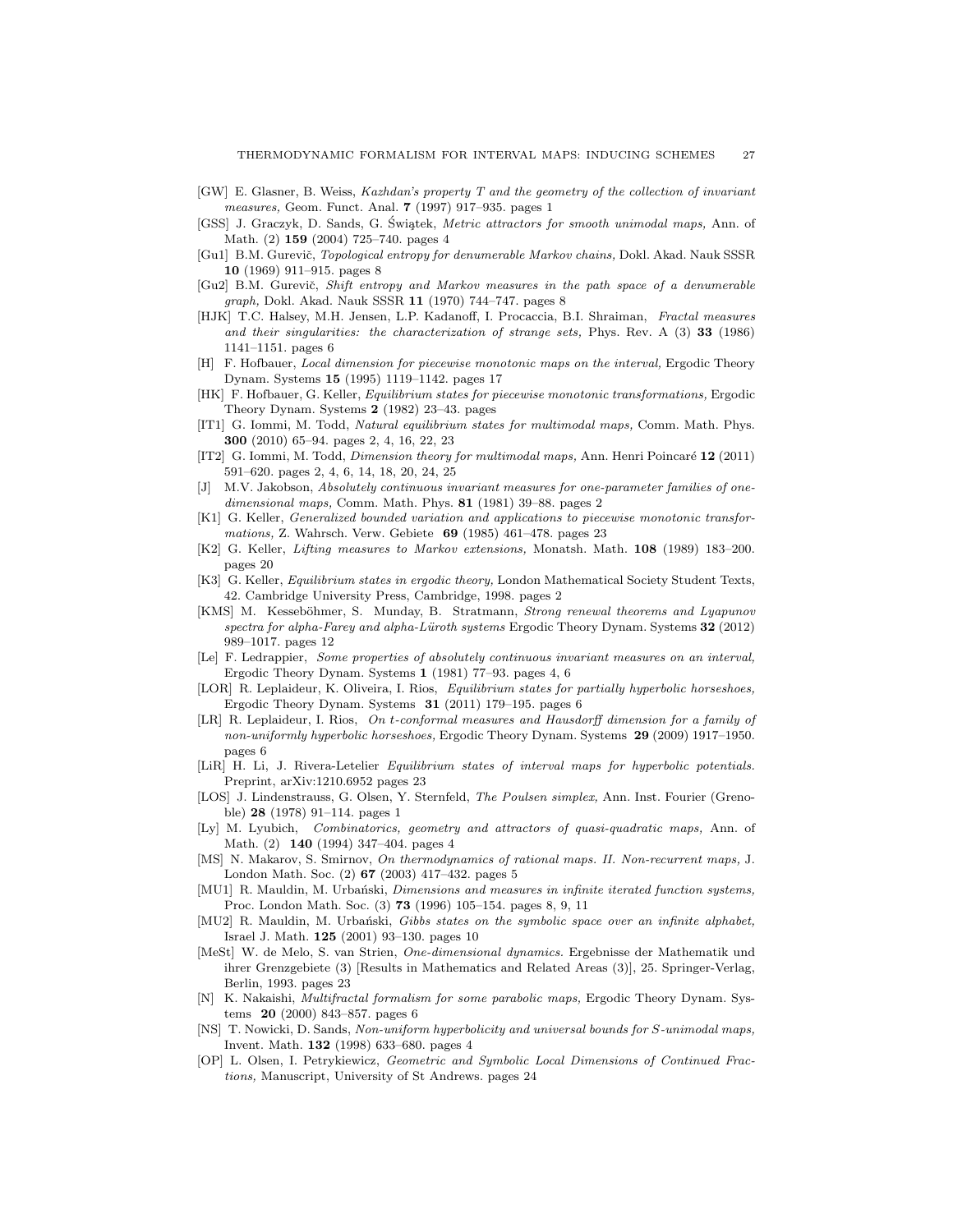- <span id="page-27-14"></span>[PT] M.J. Pacifico, M. Todd, Thermodynamic formalism for contracting Lorenz flows, J. Stat. Phys. 139 (2010) 159–176. pages 6
- <span id="page-27-21"></span>Y. Pesin, Dimension Theory in Dynamical Systems, CUP 1997. pages 12, 17
- <span id="page-27-8"></span>[PS] Y. Pesin, S. Senti, Equilibrium measures for maps with inducing schemes, J. Mod. Dyn. 2 (2008) 1–31. pages 5, 14, 22
- <span id="page-27-20"></span>[PP] W. Parry, M. Pollicott, Zeta functions and the periodic orbit structure of hyperbolic dynamics. Astrisque No. 187-188 (1990), 268 pp. pages 11
- <span id="page-27-0"></span>[Poi] H. Poincaré, Sur le probléme des trois corps et les équations de la dynamique, Acta Math. 13 Number 1 (1890). pages 1
- <span id="page-27-11"></span>[PolW] M. Pollicott, H. Weiss, Multifractal analysis of Lyapunov exponent for continued fraction and Manneville-Pomeau transformations and applications to Diophantine approximation, Comm. Math. Phys. 207 (1999) 145–171. pages 6, 7, 18, 24, 25
- <span id="page-27-5"></span>[Pr] F. Przytycki, Lyapunov characteristic exponents are nonnegative, Proc. Amer. Math. Soc. 119 (1993) 309–317. pages 4, 7
- <span id="page-27-7"></span>[PR] F. Przytycki, J. Rivera-Letelier Nice inducing schemes and the thermodynamics of rational maps, Comm. Math. Phys. 301 (2011) 661–707. pages 5
- <span id="page-27-22"></span>[PrU] F. Przytycki, M. Urbański, *Fractals in the Plane, Ergodic Theory Methods*, Cambridge University Press 2010. pages 12
- <span id="page-27-10"></span>[Ra] D.A. Rand, The singularity spectrum  $f(a)$  for cookie-cutters. Ergodic Theory Dynam. Systems 9 (1989) 527–541. pages 6
- <span id="page-27-6"></span>[R] J. Rivera-Letelier, Asymptotic expansion of smooth interval maps Preprint (arXiv:1204.3071). pages 4
- <span id="page-27-15"></span>[Ro] A. Rovella, The dynamics of perturbations of the contracting Lorenz attractor, Bol. Soc. Brasil. Mat. (N.S.) 24 (1993) 233–259. pages 6
- <span id="page-27-3"></span>[Ru] D. Ruelle, Thermodynamic formalism. The mathematical structures of equilibrium statistical mechanics, Second edition. Cambridge Mathematical Library. Cambridge University Press, Cambridge, 2004. pages 2, 8
- <span id="page-27-16"></span>[S1] O. Sarig, Thermodynamic formalism for countable Markov shifts, Ergodic Theory Dynam. Systems 19 (1999) 1565–1593. pages 8, 9
- <span id="page-27-18"></span>[S2] O. Sarig, Thermodynamic formalism for null recurrent potentials, Israel J. Math. 121 (2001) 285–311. pages 10
- <span id="page-27-19"></span>[S3] O. Sarig, Phase transitions for countable Markov shifts, Comm. Math. Phys. 217 (2001) 555–577. pages 10
- <span id="page-27-17"></span>[S4] O. Sarig, Existence of Gibbs measures for countable Markov shifts, Proc. Amer. Math. Soc. 131 (2003) 1751–1758. pages 9, 10
- <span id="page-27-12"></span>[ST1] S. Senti, H. Takahasi, Equilibrium measures for the Hénon map at the first bifurcation, Preprint (arXiv:1110.0601). pages 6
- <span id="page-27-13"></span>[ST2] S. Senti, H. Takahasi, Equilibrium measures for the Hénon map at the first bifurcation: uniqueness and geometric/statistical properties, Preprint (arXiv:1209.2224). pages 6
- <span id="page-27-2"></span>J.G. Sinai, Gibbs measures in ergodic theory, Uspehi Mat. Nauk 27 (1972) 21–64. pages 2
- <span id="page-27-4"></span>[SV] S. van Strien, E. Vargas, Real bounds, ergodicity and negative Schwarzian for multimodal maps, J. Amer. Math. Soc. 17 (2004) 749–782. pages 3
- <span id="page-27-24"></span>[T] M. Todd, Multifractal analysis for multimodal maps, Preprint. pages 14, 20
- <span id="page-27-1"></span>[W] P. Walters, An introduction to ergodic theory, Graduate Texts in Mathematics 79. Springer-Verlag, New York-Berlin, 1982. pages 1, 2, 8, 9
- <span id="page-27-9"></span>[We] H. Weiss, The Lyapunov spectrum for conformal expanding maps and axiom-A surface  $diffeomorphisms$ , J. Statist. Phys. **95** (1999) 615–632. pages 6
- <span id="page-27-25"></span>[Y] L.S. Young, Recurrence times and rates of mixing, Israel J. Math. 110 (1999) 153–188. pages 15
- <span id="page-27-23"></span>[Z] R. Zweimuller, Invariant measures for general(ized) induced transformations, Proc. Amer. Math. Soc. 133 (2005) 2283–2295. pages 14